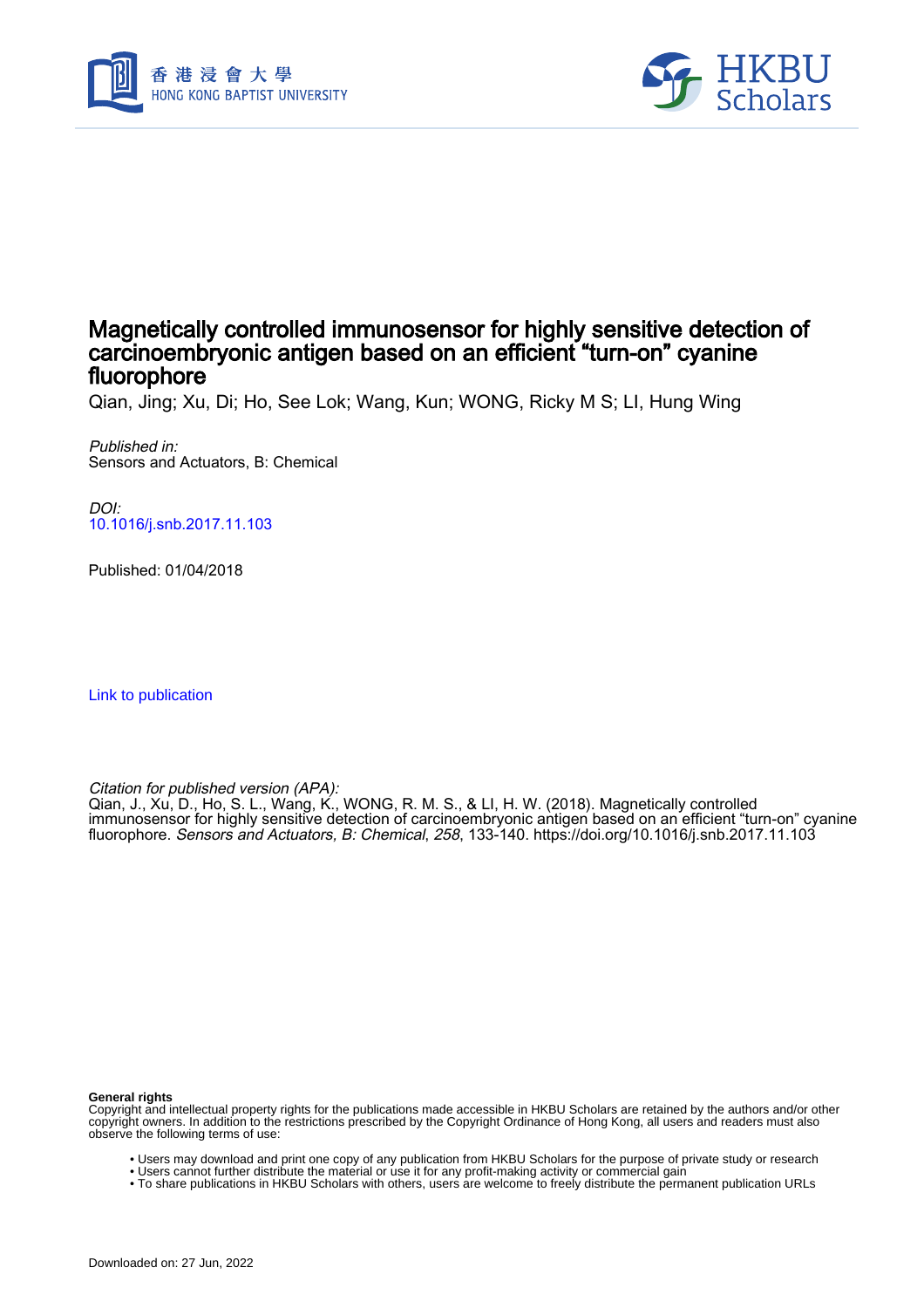## Authors

Jing Qian, Di Xu, See-Lok Ho, Kun Wang, Man Shing Wong, and Hung-Wing Li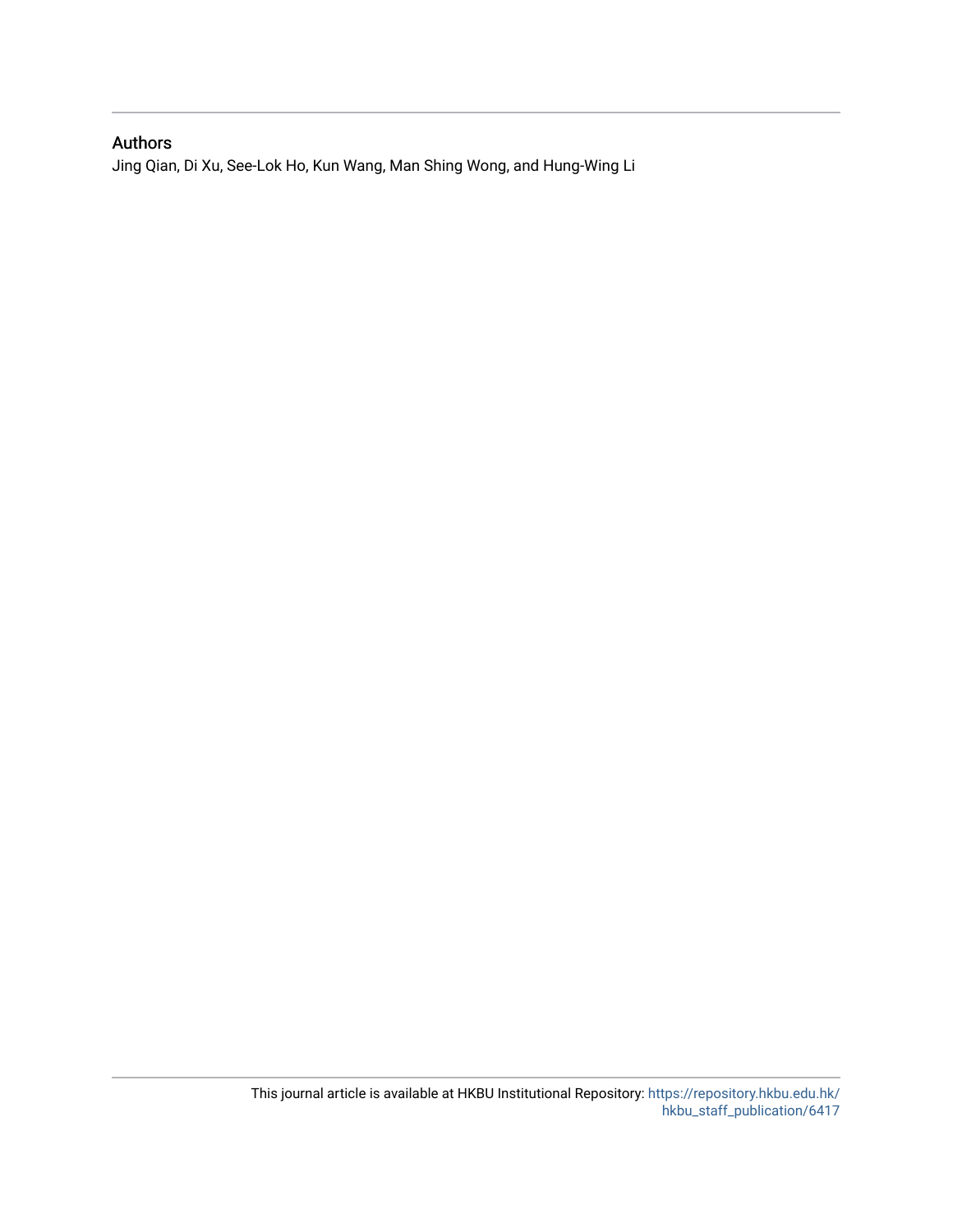- **Magnetically controlled immunosensor for highly sensitive**
- **detection of carcinoembryonic antigen based on an efficient**

# **"turn-on" cyanine fluorophore**

- 4 Jing Qian, <sup>a,b</sup> Di Xu, <sup>a</sup> See-Lok Ho, <sup>a</sup> Kun Wang, <sup>b</sup> Man Shing Wong, <sup>a,\*</sup> Hung-Wing
- 5  $Li^{a,*}$
- a *Department of Chemistry, Hong Kong Baptist University, Hong Kong*
- 7 <sup>b</sup> School of Chemistry and Chemical Engineering, Jiangsu University, Zhenjiang
- *212013, PR China*
- Email: [hwli@hkbu.edu.hk,](mailto:hwli@hkbu.edu.hk) [mswong@hkbu.edu.hk](mailto:mswong@hkbu.edu.hk)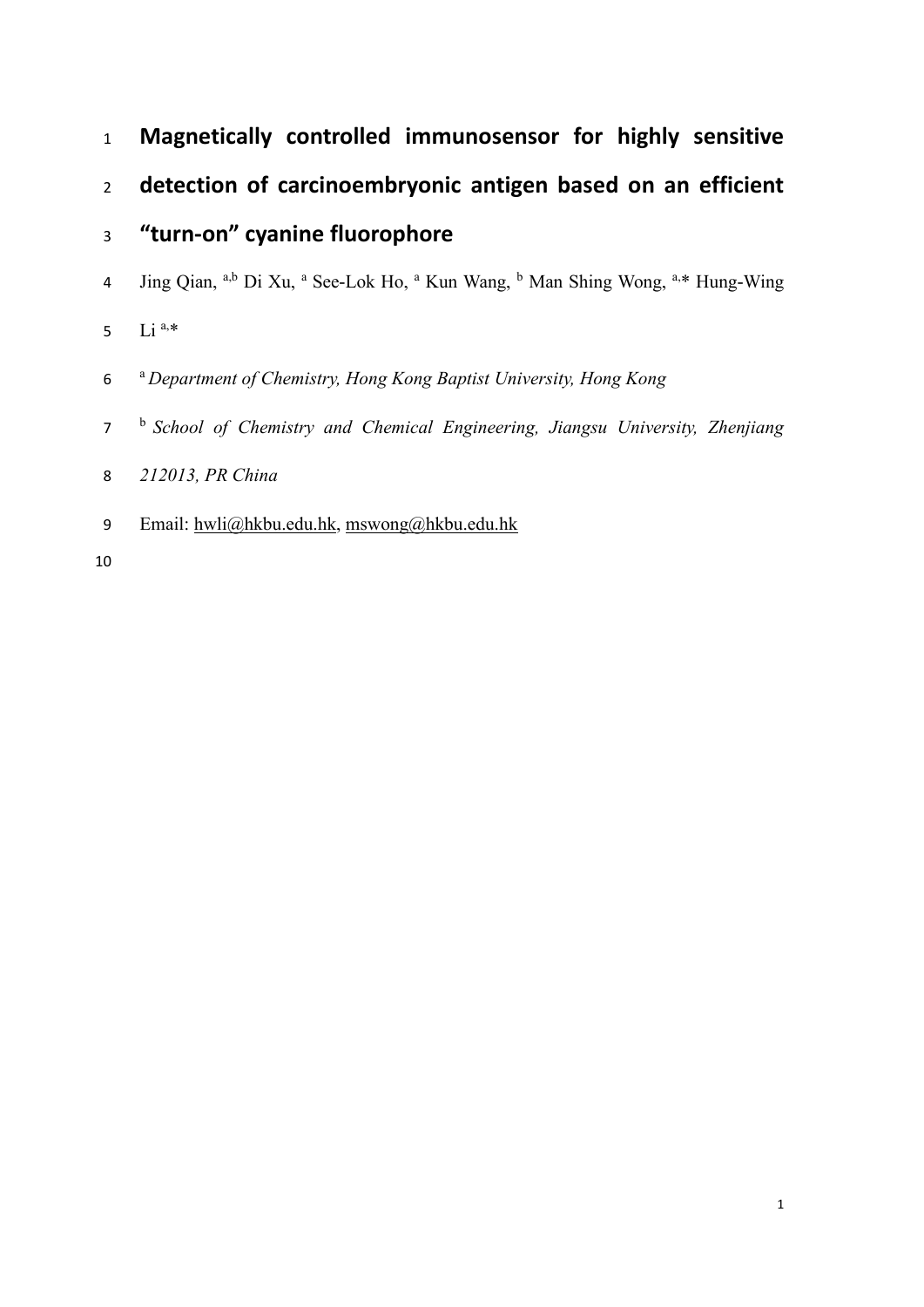**ABSTRACT:** Early cancer diagnosis is critically important for early intervention and it can significantly enhance the treatment efficacy and the chance of cure. Herein, for 13 the first time, the cyanine fluorophore namely,  $SLSO<sub>3</sub>$ , was synthesized and found to possess a high binding affinity towards a typical biomarker, carcinoembryonic antigen (CEA) in which it served as an excellent turn-on labelling fluorophore for the detection of CEA. On this basis, the target CEA antigen is captured by a primary antibody conjugated on magnetic silica coated iron oxide nanoparticles and then 18 followed by secondary antibody-loaded  $SiO<sub>2</sub>$  nanoparticles, which provide more binding sites for the labelling dyes resulting in 6-fold increase in fluorescence and thus heightened sensitivity. The immunosensor is capable of differentiating target 21 analyte from other cancer-associated proteins and has been applied to quantify CEA in human serum sample and the result was consistent to that obtained from a commercial ELISA kit. This simple and direct detection assay has achieved a low limit of 24 detection in the pg mL<sup>-1</sup> regime with small sample consumption (only 10  $\mu$ L) and without any sample pre-treatment and purification.

 *Keywords***:** Immunosensor; Turn-on fluorophore; Cancer biomarker; Carcinoembryonic antigen; Signal amplification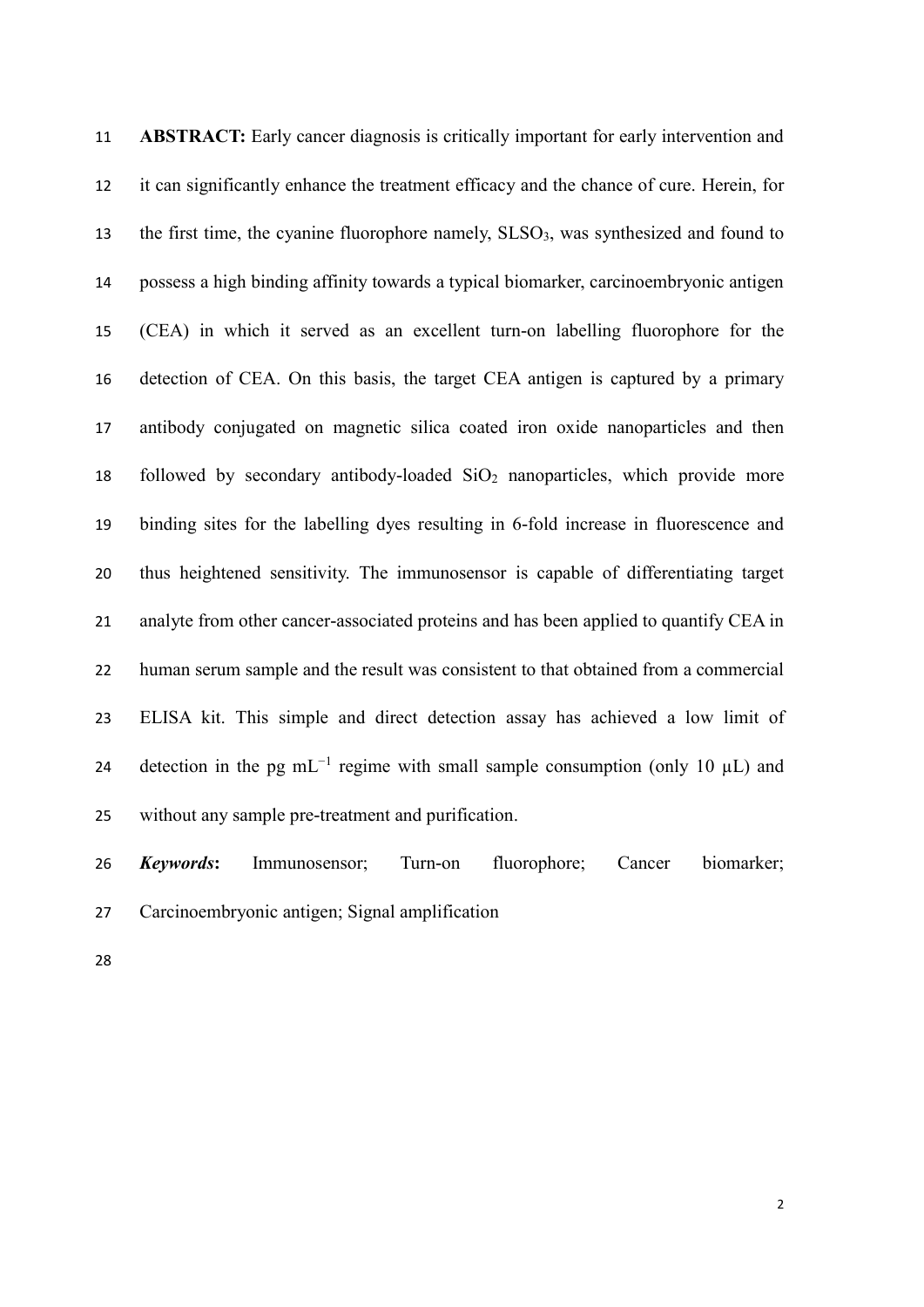**1. Introduction**

 In the past decade, detection of disease biomarkers has drawn remarkable attention for early disease diagnosis [1]. As biomarkers, including DNA, RNA, peptide, and metabolite, regulate the inter- and intracellular functions of the human body, alternation of expression profile of biomarkers often reflects the condition of the body. Profile of the biomarkers content can be generally used for screening and monitoring the progression of cancers [2-4]. Amongst all biomarkers, carcinoembryonic antigen (CEA) is the most commonly studied one which associates with several types of cancers, including colorectal [5,6], breast [7], lung [8] and liver [9] cancers. CEA is a glycoprotein present in early development of human embryo and fetal; CEA maintains in normal expression level throughout the entire life in healthy adults' tissue. During the malignant transformation, the level of CEA was found to be significantly overexpressed in colorectal and gastric carcinomas. CEA is highly responsive to cancer recurrence and its concentration in patient serum usually arises along with the progression of cancer [10,11]. Therefore, it has been considered as a promising biomarker for early cancer diagnosis and disease progression monitoring in recent decades.

 Enzyme-linked immunosorbent assay (ELISA) is the most common method for antigen detection [12]. Benefiting from the bio-specific antibody-antigen interaction, ELISA facilitates a promising sensitive and specific detection for cancer-associated biomarkers. However, detecting trace amount of biomarkers in complex matrix, such as serum, ELISA often requires a relatively large amount of sample for multiple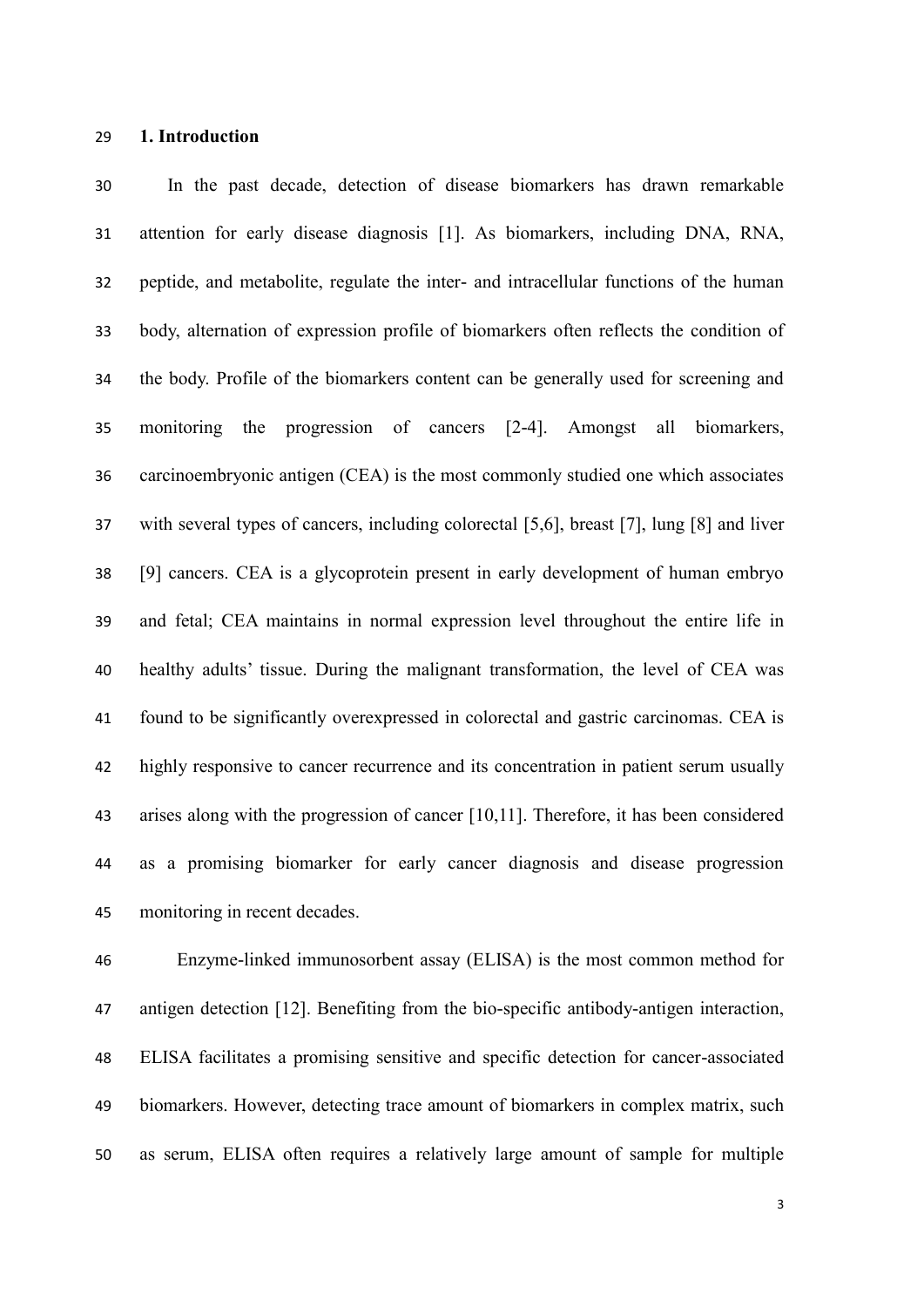pretreatment steps. It often hinders the throughput of the assay. A simple, direct, pretreatment-free yet sensitive and selective detection method is highly desired for early cancer diagnosis.

 Nanomaterials have been emerged in the biosensing aspect for early disease detection and diagnosis. Taking advantages of the unique properties: inert, high surface area-to-volume ratio, high biocompatibility, surface plasmon resonance, superparamagnetic and so on, metallic nanoparticles (NPs), such as gold, silver, and iron oxide NPs, have been widely applied for biomarkers sensing, drug delivery, and bio-imaging [13-16]. Of all the metallic nanoparticles, iron oxide NPs are attractive for its unique magnetic properties that they can be simply magnetically isolated and so used to purify nucleic acids, proteins, metabolites, and even intact cells [17-20].

 Herein, we have developed a magnetic immune-sensing platform for simple and direct detection of disease-related antigen (Ag). CEA was chosen to be the model biomarker as a demonstration. In the immunoassay, monodispersed magnetic silica coated iron oxide nanoparticles were firstly loaded with primary antibodies to probe the target antigens through the highly specific interactions. After that, an amplification probe, detection antibodies-conjugated silica NP, was introduced and was 68 subsequently labelled by the tailor-made cyanine fluorophore,  $SLSO_3$ , which affords strong fluorescence upon binding resulting in high-sensitivity detection of the assay. The content of the target antigen CEA was quantified by measuring the resultant fluorescence signal.

## **2. Experimental section**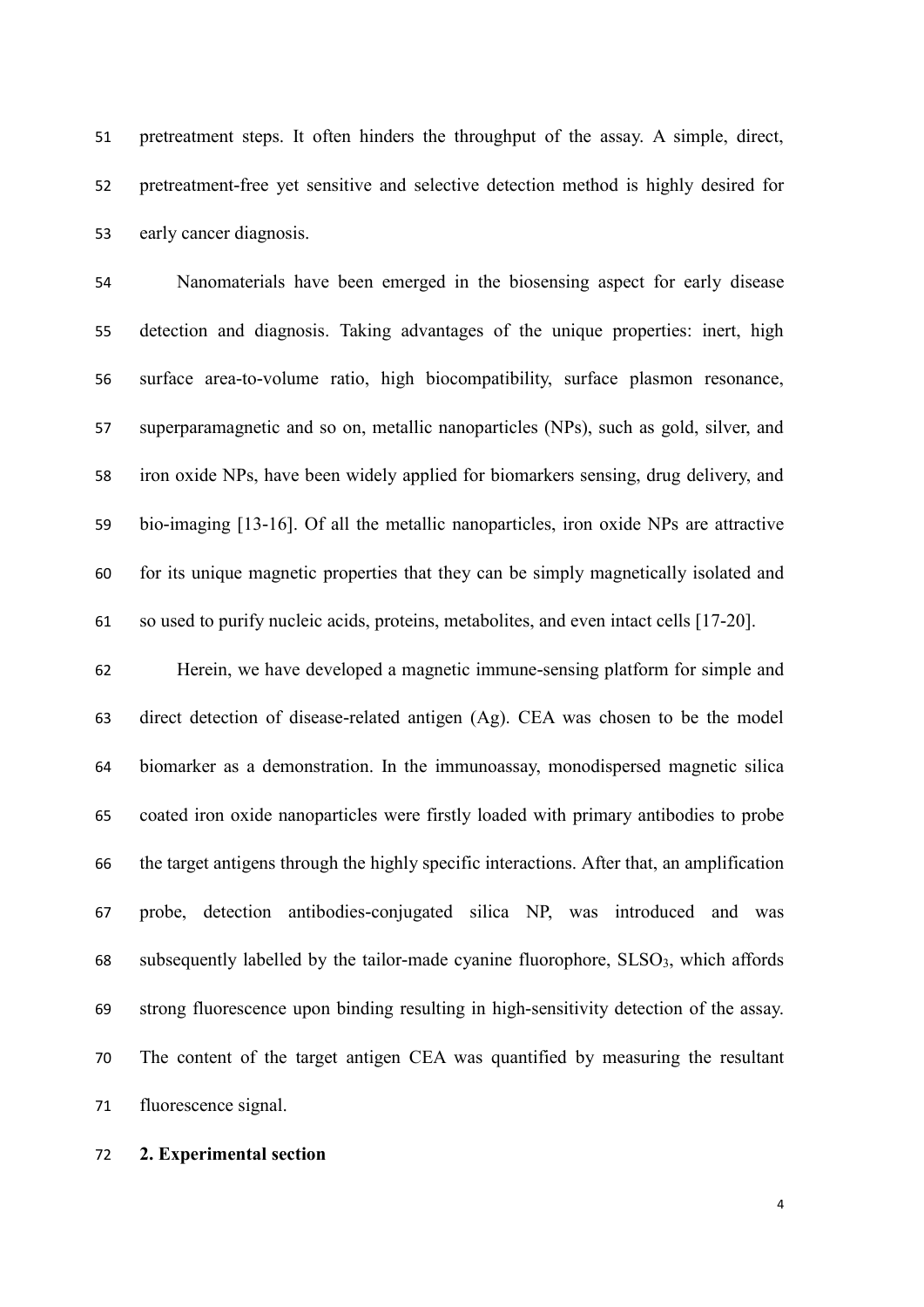## *2.1. Reagents*

 N-(3-dimethylaminopropyl)-N'-ethylcarbodiimide (EDC), N-hydroxysuccinimide (NHS), tetraethylorthosilicate (TEOS), (3-aminopropyl)triethoxysilane (APTS), N,N-dimethylformamide (DMF), dimethyl sulphoxide (DMSO) and tetrahydrofuran (THF) were purchased from Sigma-Aldrich (St. Louis, USA). Carcinoembryonic antigen L2C010 (CEA), anti-human CEA multiclonal antibody L1C00205 (Ab1), anti-human CEA monoclonal antibody L1C00202 (Ab2), human alpha-fetoprotein (AFP), prostate-specific antigen (PSA), and Immunoglobulin G (IgG) were purchased from Shanghai Linc-bio Science Co. Ltd (China). IgG from rabbit serum was purchased from Sigma, USA. 50 mM phosphate buffer (PB) was prepared by mixing different ratios of 50 mM NaH2PO<sup>4</sup> and Na2HPO4, yielding a buffer at pH 7.4. All other chemicals were of analytical grade and were dried by the standard methods wherever needed.

*2.2. Apparatus*

87 <sup>1</sup>HNMR spectra were recorded using a Bruker-400 NMR spectrometer and 88 referenced to the residue DMSO- $d_6$  at 2.5 ppm. <sup>13</sup>C NMR spectra were recorded using a Bruker-400 NMR spectrometer and referenced to the DMSO-*d<sup>6</sup>* (39.5 ppm). Mass spectroscopy (MS) measurements were carried out by using fast atom bombardment on the API ASTER Pulsar I Hybrid Mass Spectrometer or matrix-assisted laser desorption ionization-time-of-flight (MALDI-TOF) technique. The emission spectra were measured by PTI QM-4 Spectrofluorometer (Photon Technology International, Birmingham, NJ). The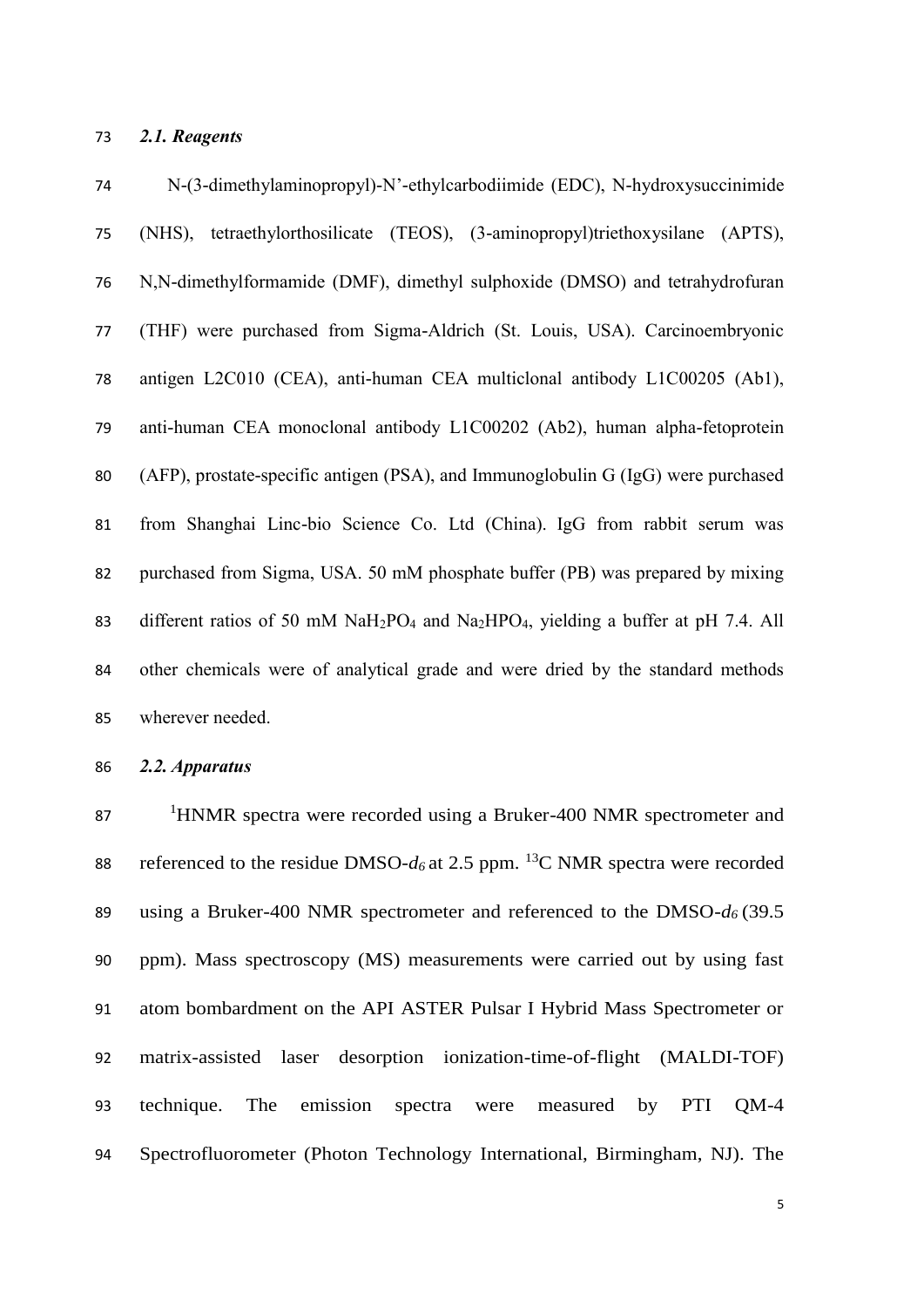size and morphology of the nanoparticles were monitored by transmission electron microscopy (TEM) (JEOL 2100, JEOL, Japan). UV-vis absorption spectra were measured by the Varian Cary 100-UV-Vis spectrophotometer (USA).

*2.3. Binding assays*

100 20 µL of CEA solution (27.6 pM) was mixed with 20 µL of  $SLSO<sub>3</sub>$  with different final concentrations and incubated for 5 min at room temperature. The emission spectra of the mixture were recorded by the fluorescence spectrometer using excitation wavelength of 465 nm and scanning range of 550−800 nm. The 104 dissociation constant  $(K_d)$  was calculated by GraphPad Prism 6.0 on the basis of the saturation experiments.

## *2.4. Preparation of the Fe3O4@SiO<sup>2</sup> nanospheres*

 Fe3O<sup>4</sup> nanoparticles were prepared according to our previously reported 108 solvothermal method [21] with a reaction time of 2 h. Magnetic  $Fe<sub>3</sub>O<sub>4</sub>(a)SiO<sub>2</sub>$  (mSiO<sub>2</sub>) 109 NPs were obtained by coating  $SiO<sub>2</sub>$  layer on the surface of Fe<sub>3</sub>O<sub>4</sub> NPs via a modified Stöber sol-gel method [22]. Briefly, an aqueous solution of HCl (0.1 M, 25 mL) was 111 added to the collected  $Fe<sub>3</sub>O<sub>4</sub>$  NPs and sonicated for 10 min. Then the activated  $Fe<sub>3</sub>O<sub>4</sub>$  NPs was thoroughly washed with water and then redispersed in a mixture of ethanol 113 (40 mL), water (10 mL) and ammonia (0.5 mL). Finally, TEOS (75  $\mu$ L) was added dropwisely into the solution, which was stirred at room temperature for 6 h. After 115 rinsing with ethanol and water, the isolated  $mSiO<sub>2</sub> NPs$  were dispersed in 4 mL of distilled water for later use.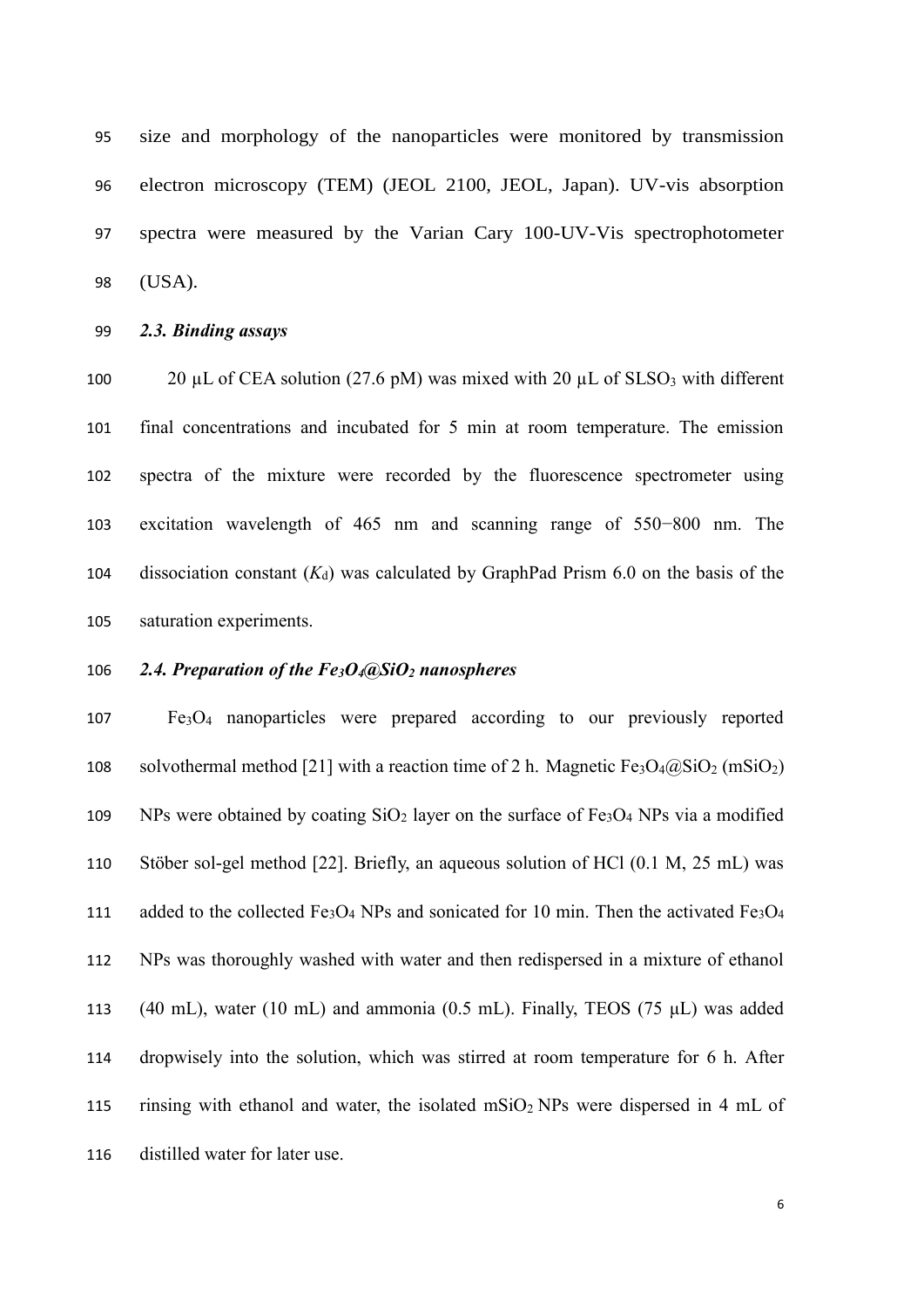#### 117 *2.5. Preparation of Ab1-coupled mSiO<sup>2</sup> and Ab2-coupled SiO<sup>2</sup>*

118 To prepare Ab1-coupled  $\text{mSiO}_2$  ( $\text{mSiO}_2$ -Ab1) as a probe, 2 mL of as-obtained 119 mSiO<sub>2</sub> suspension was treated with 0.4 mL of APTES under stirring at 50 °C 120 overnight. After centrifugation and rinsing with ethanol repeatedly for several times, 121 the as-obtained amino-functionalized mSiO<sub>2</sub> nanospheres were dispersed in 4 mL of 122 PB. Then 1 mL of Ab1 solution (0.2 mg mL<sup>-1</sup> in PB) was activated by 1 mL of 123 EDC/NHS mixture (5 mM EDC, 10 mM NHS in PB) with gentle shaking for 40 min 124 at room temperature. The mSiO<sub>2</sub>-Ab1 bioconjugations were obtained by adding the 125 solution of activated Ab1 into the amino-modified  $mSiO<sub>2</sub>$  suspension for the 126 condensation reaction with gentle shaking at room temperature for 2 h. After 127 removing the unbound Ab1 by a magnetic bar and rinsing with PB thrice, the resultant 128 mSiO2-Ab1 probes were obtained and dispersed in PB to a final volume of 2 mL and 129 stored at 4 °C for later use.  $SiO<sub>2</sub>$  NPs of average diameter 60 nm (Fig. S1) were 130 prepared with the previously reported method (Supporting Information) [23,24]. 131 Ab2-coupled  $SiO<sub>2</sub>$  NPs (Ab2-SiO<sub>2</sub>) probes were then prepared by using the same 132 procedure except for the introduction of 2 mL of SiO<sub>2</sub> suspension (0.2 mg mL<sup>-1</sup>), 1 133 mL of Ab2 (0.4 mg mL<sup>-1</sup>) and 2 mL of EDC/NHS mixture. The resultant Ab2-SiO<sub>2</sub> 134 probes were centrifuged and washed three times with PB, to remove the excess Ab2, 135 and then re-dispersed in 4 mL of PB for further experiments.

#### 136 *2.6. Detection of CEA with the developed immunosensor*

137 20 µL of mSiO<sub>2</sub>-Ab1 suspension was incubated in 10 µL of CEA solution at 37 °C 138 for 40 min to capture CEA with the first immunoreaction  $(mSiO<sub>2</sub>-Ab1/Ag)$ . After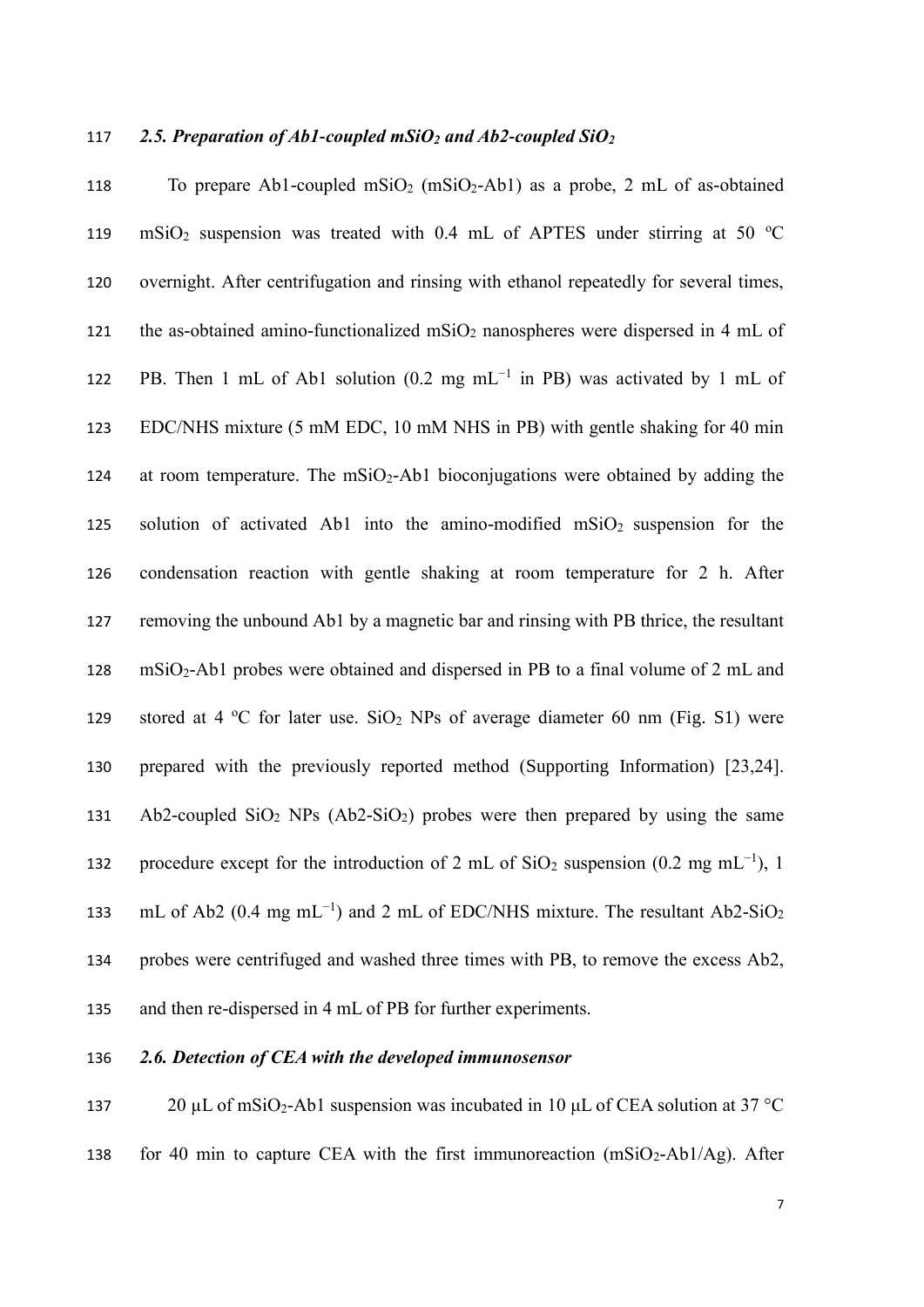139 magnetic separation and washing thoroughly with PB, the resultant  $mSiO<sub>2</sub> - Ab1/Ag$ 140 were exposed to 20  $\mu$ L of Ab2-SiO<sub>2</sub> suspension at 37 °C for 40 min, to capture 141 Ab2-SiO<sub>2</sub> with the secondary immunoreaction. After removing excessive Ab2-SiO<sub>2</sub> 142 by magnetic separation and washing thoroughly with PB,  $mSiO<sub>2</sub>-Ab1/Ag/Ab2-SiO<sub>2</sub>$ 143 immunocomplex was obtained and re-dispersed in 20 µL of PB, followed by the 144 introduction of 20  $\mu$ L of 10  $\mu$ M SLSO<sub>3</sub> and incubated at room temperature for 5 min. 145 Then the mixture was transferred to a mini-cuvette and subsequently the fluorescence 146 spectra were recorded. The serum sample of donors (GeneMay, USA) stored at −78 147 °C was brought to room temperature before use. After slightly shaking for 5 min, the 148 human serum sample was diluted by 10 and 2 times for the measurements using the 149 developed immunosensor and ELISA kit (Sigma-Aldrich, USA), respectively. The 150 quantification of CEA in serum sample by ELISA kit was conducted in accordance to 151 the manufacture's instruction. The absorbance at 450 nm of the resultant was recorded 152 by Benchmark Plus Microplate Reader.

#### 153 **3. Results and Discussion**

## 154 *3.1. Design and photophysical properties of the new fluorophore, SLSO<sup>3</sup>*

155 The cyanine fluorophore, SLSO<sub>3</sub> was synthesized by Knoevenagel reaction 156 (Scheme S1). The molecular structure of  $SLSO_3$  was characterized by <sup>1</sup>H NMR (Fig. 157 S2), <sup>13</sup>C NMR (Fig. S3) and high-resolution mass spectrometry. The newly 158 synthesized SLSO<sub>3</sub> was highly water soluble and exhibited a very strong 159 charge-transfer absorption band with the absorption peak at 487 and 465 nm in 160 DMSO and PB, respectively (Fig. S4). Upon excitation at its absorption maximum,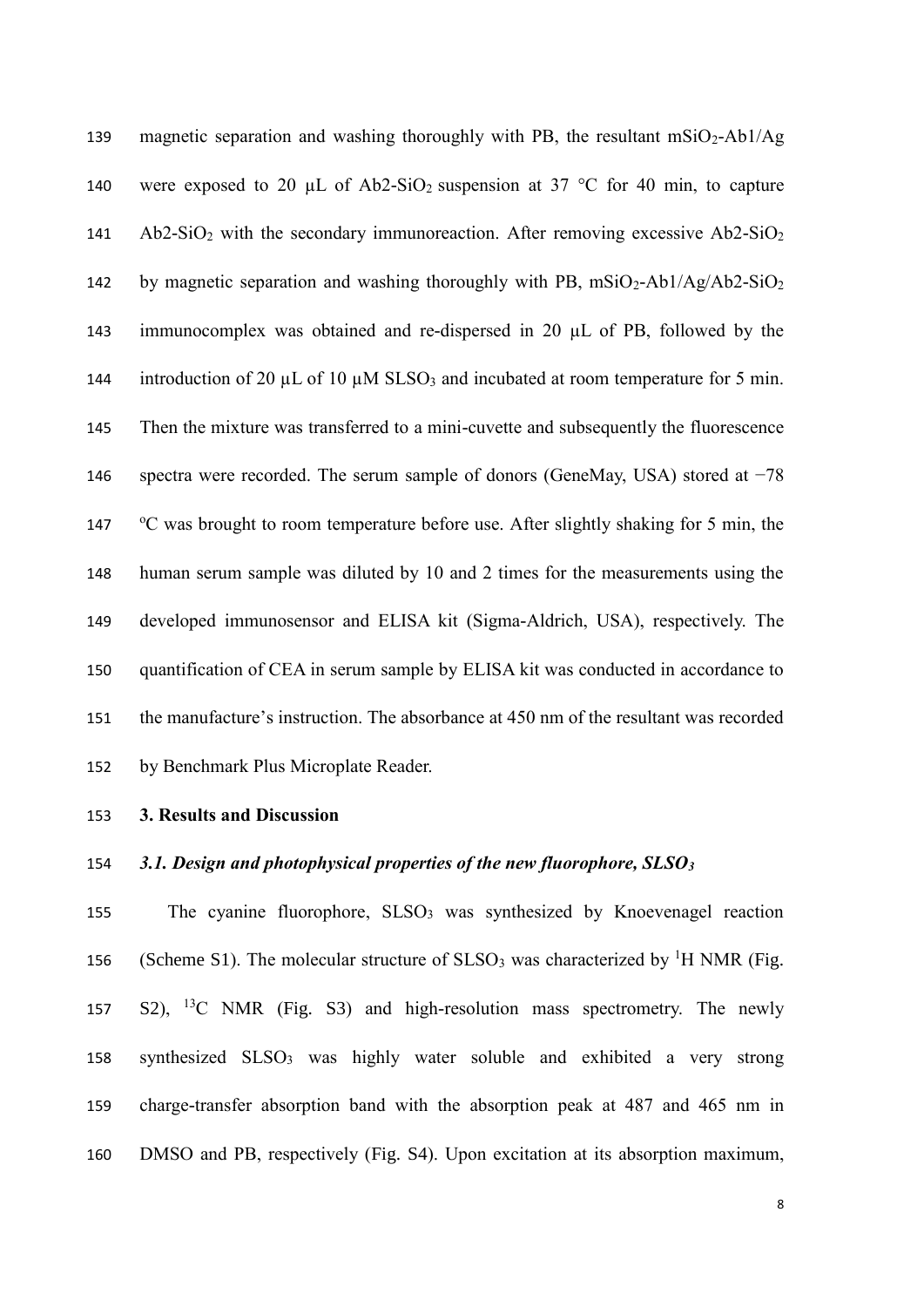| 161 | $SLSO3$ showed strong fluorescence emission with a large Stokes shift of ~164 nm and              |
|-----|---------------------------------------------------------------------------------------------------|
| 162 | the emission maximum in the range of $625-675$ nm. The fluorescence quantum yield                 |
| 163 | of SLSO <sub>3</sub> in PB is much lower than that obtained in organic solvent, DMSO, due to      |
| 164 | the fast non-radiative decay resulting from the strong and dynamic adhesive                       |
| 165 | interactions with water molecules [25]. The optical properties of SLSO <sub>3</sub> were          |
| 166 | measured in DMSO and PB and the results are summarized in Table S1. Despite a low                 |
| 167 | fluorescence quantum yield $(\leq 1\%)$ in PB, a dramatic fluorescence increase was               |
| 168 | observed upon mixing of SLSO <sub>3</sub> with a host molecule, for instance, a typical cancer    |
| 169 | biomarker CEA, accompanied by a slight blue shift of the emission peak of $2-7$ nm                |
| 170 | (Fig. 1A). This zwitterionic fluorophore, $SLSO3$ is very lipophilic in nature with               |
| 171 | estimated lipophilicity (Log P value) of 2.86. The enhanced fluorescence could be                 |
| 172 | ascribed to the restricted rotation of the bound SLSO <sub>3</sub> on protein via the hydrophobic |
| 173 | and $\pi-\pi$ stacking interactions and consequently leading to a large reduction in the          |
| 174 | non-radiative decay [25,26]. These results suggested that SLSO <sub>3</sub> would be an           |
| 175 | excellent "turn-on" labelling fluorophore for the protein-based detection. The binding            |
| 176 | affinity of SLSO <sub>3</sub> towards a typical cancer biomarker, CEA, was evaluated by           |
| 177 | fluorescence saturation assays (Fig. 1B) which gave the dissociation constant $(K_d)$ of          |
| 178 | 10.19 $\mu$ M, suggesting high binding affinity between SLSO <sub>3</sub> and CEA. In addition,   |
| 179 | SLSO <sub>3</sub> showed a stronger fluorescence enhancement upon binding to the secondary        |
| 180 | antibodies (detection antibodies Ab2) of CEA as compared to that of our previously                |
| 181 | reported fluorophore, SLAce (Fig. S4) [25]. This would be greatly beneficial to                   |
| 182 | remarkably enhancing the detection sensitivity of the assay as silica particles loaded            |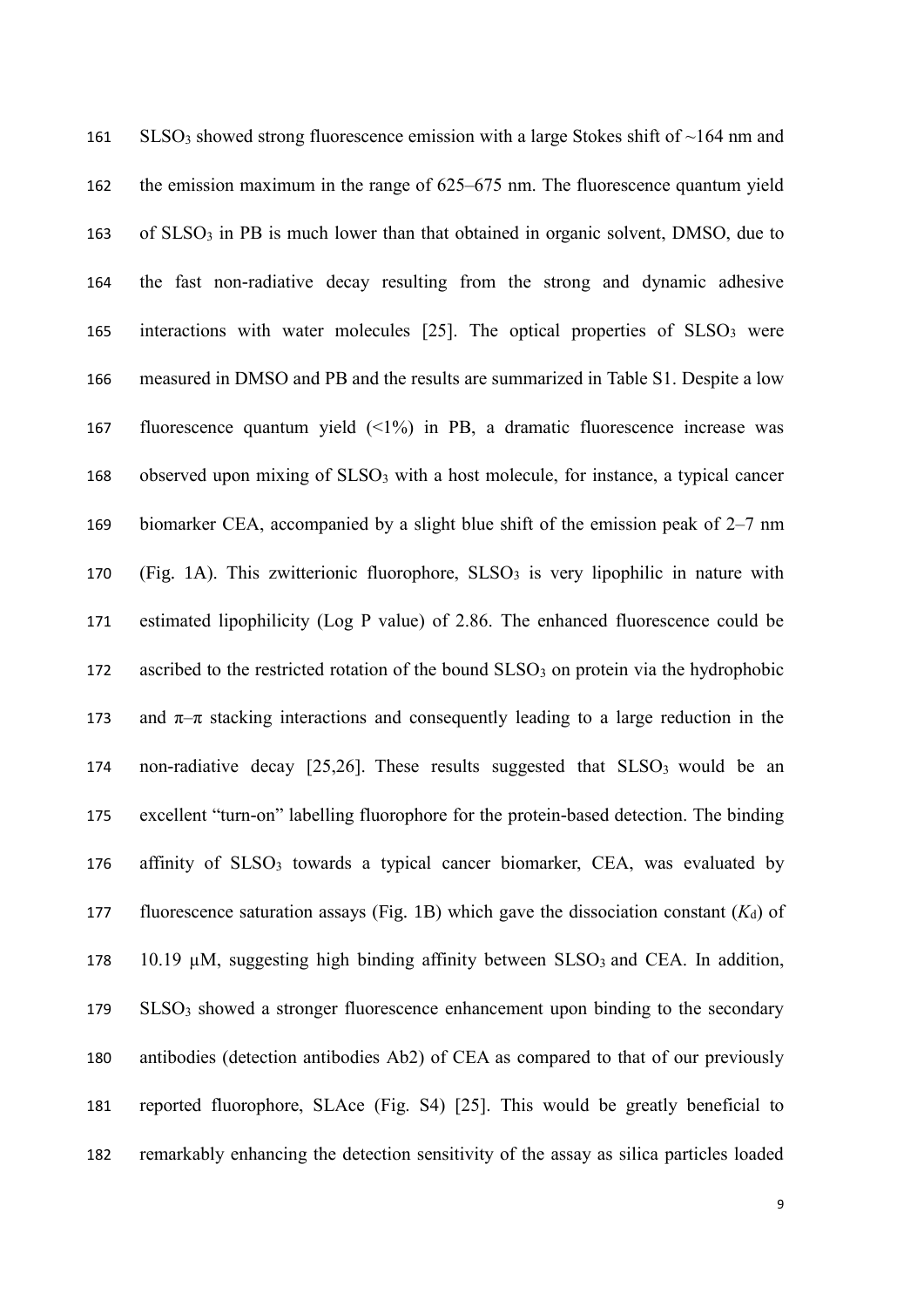183 with secondary antibodies  $(Ab2-SiO<sub>2</sub>)$  with  $SLSO<sub>3</sub>$  labelled can serve as the amplified 184 signal reporter.

## 185 **Here Fig. 1**

#### 186 *3.2. Detection principle and characterization of the sandwich immunocomplex*

187 The developed detection assay of CEA is mainly based on the specific 188 immuno-reaction. Briefly, capture antibody was firstly immobilized on the surface of 189 magnetic mSiO<sub>2</sub> acting as a capture probe. These mSiO<sub>2</sub> NPs have a homogenized 190 size with an average diameter of  $125 \pm 10$  nm and a silica shell of thickness  $\sim 8$  nm 191 (Fig. S6). These  $\text{mSiO}_2$  NPs not only act as a pre-concentration platform for accurate, 192 simple, and direct detection, but also provide an on-line purification to magnetically 193 separate the target analyte from the bulk solution (Fig. S7). In addition, bare  $mSiO<sub>2</sub>$ 194 does not influence the emission wavelength and fluorescence intensity of  $SLSO<sub>3</sub>$  (Fig. 195 S8A).

196 To amplify the detection signal, the detection antibody conjugated on  $SiO<sub>2</sub> NPs$ 197 and labelled with the newly developed turn-on fluorophores was adapted. Through the 198 specific immuno-interaction, the target CEA was firstly captured by the  $mSiO<sub>2</sub>$ -Ab1 199 probe followed by forming a sandwich immunocomplex with  $Ab2-SiO<sub>2</sub>$  (Fig. S8B). 200 Afterwards,  $SLSO<sub>3</sub>$  was applied and the fluorescent signal of the immunocomplex 201 which is highly correlated to the target antigen content was recorded by a 202 spectrofluorometer. Upon the formation of the  $mSiO_2$ -Ab1 (Fig. 2A), FL intensity of 203 SLSO<sup>3</sup> increased from 7900 to 12300 a.u. upon the binding to the capture antibodies 204 as compared to that of bare  $\text{mSiO}_2$  and  $\text{SLSO}_3$  mixture (curve b, Fig. S8A). By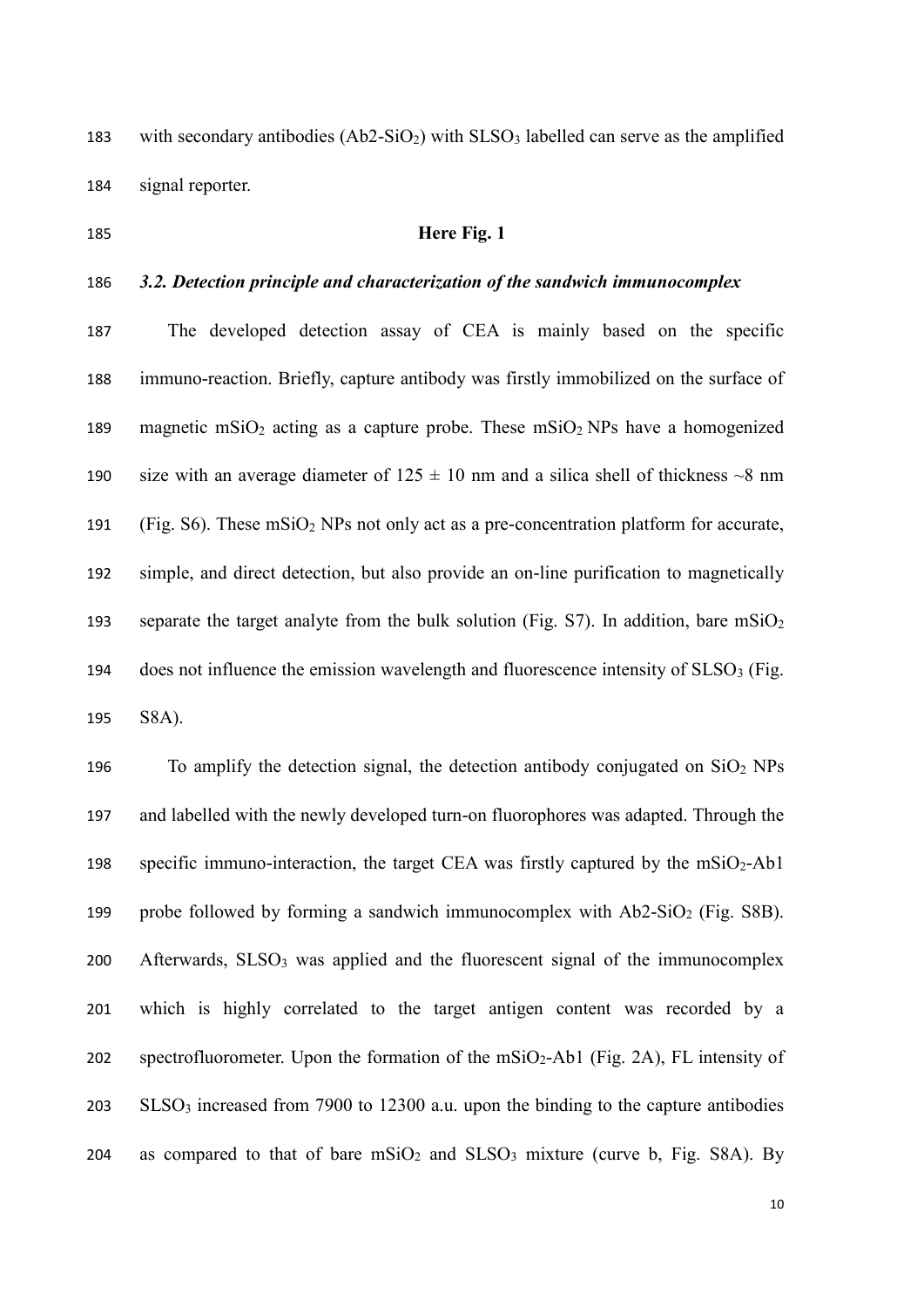| 205 | capturing the target CEA, on the surface of the magnetic probe, a further fluorescence           |
|-----|--------------------------------------------------------------------------------------------------|
| 206 | enhancement of SLSO <sub>3</sub> (Fig. 2B) was observed indicating the successfully coupling     |
| 207 | of CEA on mSiO <sub>2</sub> -Ab1 interface through the first immuno-reaction. A further increase |
| 208 | (Fig.<br>of<br>in<br>intensity<br>2C) confirmed<br>the<br>fluorescence<br>formation              |
| 209 | $mSiO2 - Ab1/CEA/Ab2-SiO2$ immunocomplex (Fig. 2D). The 6.2-fold enhancement                     |
| 210 | supported the significance of the signal amplification strategy contributed by SLSO <sub>3</sub> |
| 211 | labelled $Ab2-SiO_2$ .                                                                           |

## **Here Fig. 2**

#### *3.3. Optimization of the assay parameters*

 To achieve ultimate performance of the immunosensor, we systematically investigated several parameters that govern its sensitivity. The optimized applied concentration of Ab1 conjugated onto mSiO<sup>2</sup> NPs was firstly studied (Fig. 3A). The fluorescence intensity increased as the concentration of Ab1 increased and ceased to 218 increase beyond 0.2 mg mL<sup>-1</sup>. Therefore, 0.2 mg mL<sup>-1</sup> was anticipated to be the 219 saturation concentration of Ab1 to prepare mSiO<sub>2</sub>-Ab1. The effect of the mSiO<sub>2</sub>-Ab1 probe concentration used for the immunosensor was also investigated as shown in Fig. 3B. It is noted that the probes diluted by 10-fold and 2-fold were obviously 222 inadequate to capture 10 ng mL<sup>-1</sup> CEA. While 1×, 3× and 5× probes concentration 223 gave similar fluorescence signal, while the background signal of the  $1\times$  probe was the lowest but yielded the largest fluorescence response.

 As the incubation time also plays an important role on the assay performance. As shown in Fig. 3C, the fluorescence signal increased along with the incubation time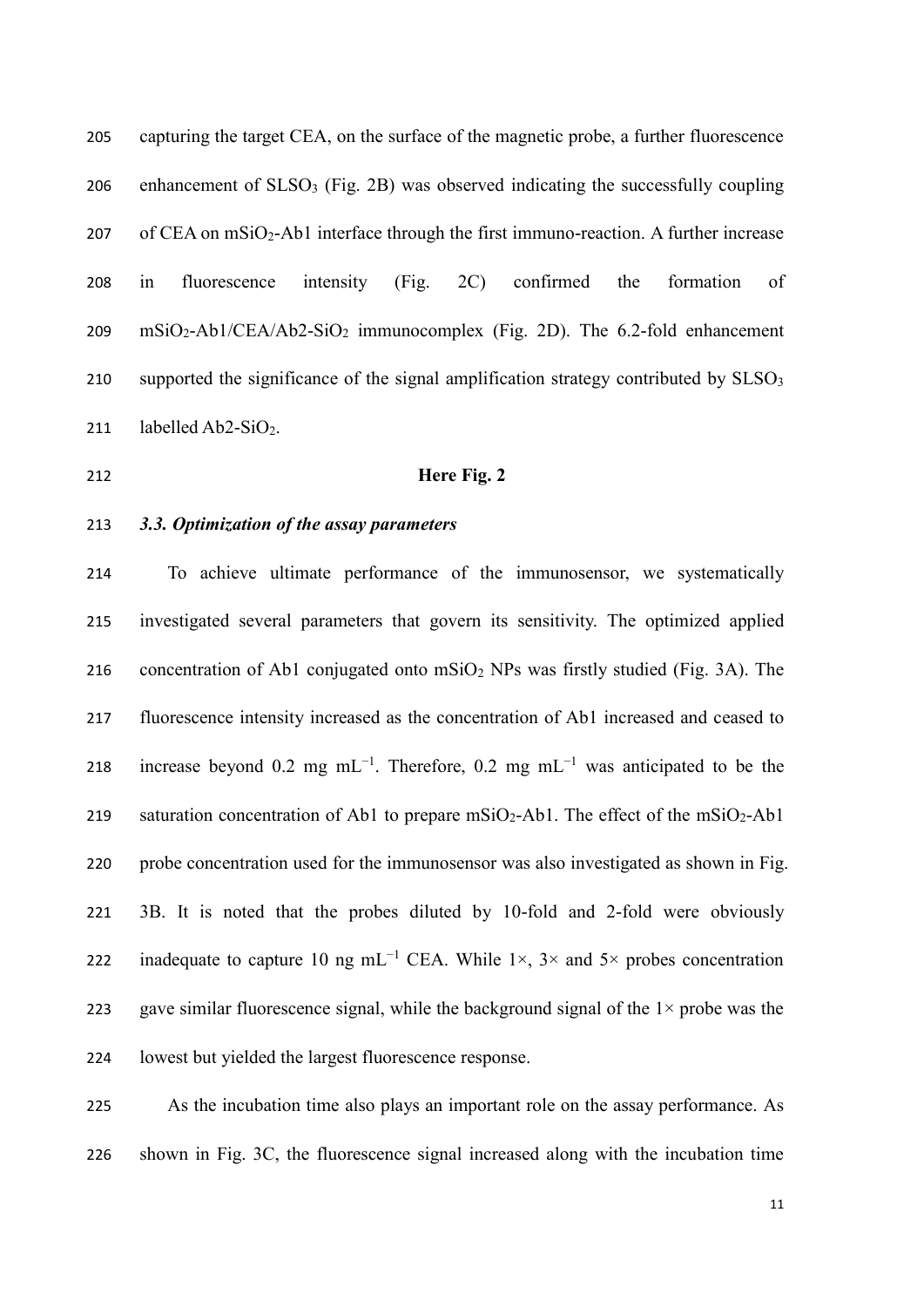(from 10 to 50 min) but no further increase after 50 min, therefore 50 min was set as the optimal immune-reaction time. Besides, the influence of reaction temperature on the detection performance was evaluated as depicted in Fig. 3D. It suggested that  $37 \text{ °C}$  is the optimal temperature for the immune-reaction between antibody and target 231 antigen. Furthermore, the fluorophore  $SLSO<sub>3</sub>$  is the key player for the fluorescence 232 response, the optimal concentration of  $SLSO<sub>3</sub>$  not only allows sufficient fluorophores to bind with the target protein and detection antibodies but also gives minimal background signal due to the unbound excessive probe. As shown in Fig. 3E and Fig. 3F, dye concentration of 10 μM was determined to be optimal as it yielded the highest fluorescence response and thus was applied in the following detection.

#### **Here Fig. 3**

#### *3.4. Analytical performance of the immunosensor*

 To determine the detection efficiency of the immunoassay, a calibration curve with the fluorescence intensity as a function of target CEA concentration was 241 constructed. As depicted in Fig. 4A, the fluorescence intensity at  $~650$  nm increased successively with concentration of CEA. By analysing the fluorescence intensities with response to the concentrations of CEA (Fig. 4B), a standard calibration curve for CEA detection was obtained (inset in Fig. 4B). It is noted that the linear range was in 245 the concentration range of 0.05–100 ng mL<sup>-1</sup> with a correlation coefficient  $(R^2)$  of 246 0.9956. And the limit of detection (LOD) was estimated to be 3.7 pg mL<sup>-1</sup> which gives a signal-to-noise ratio of 3.

## **Here Fig. 4**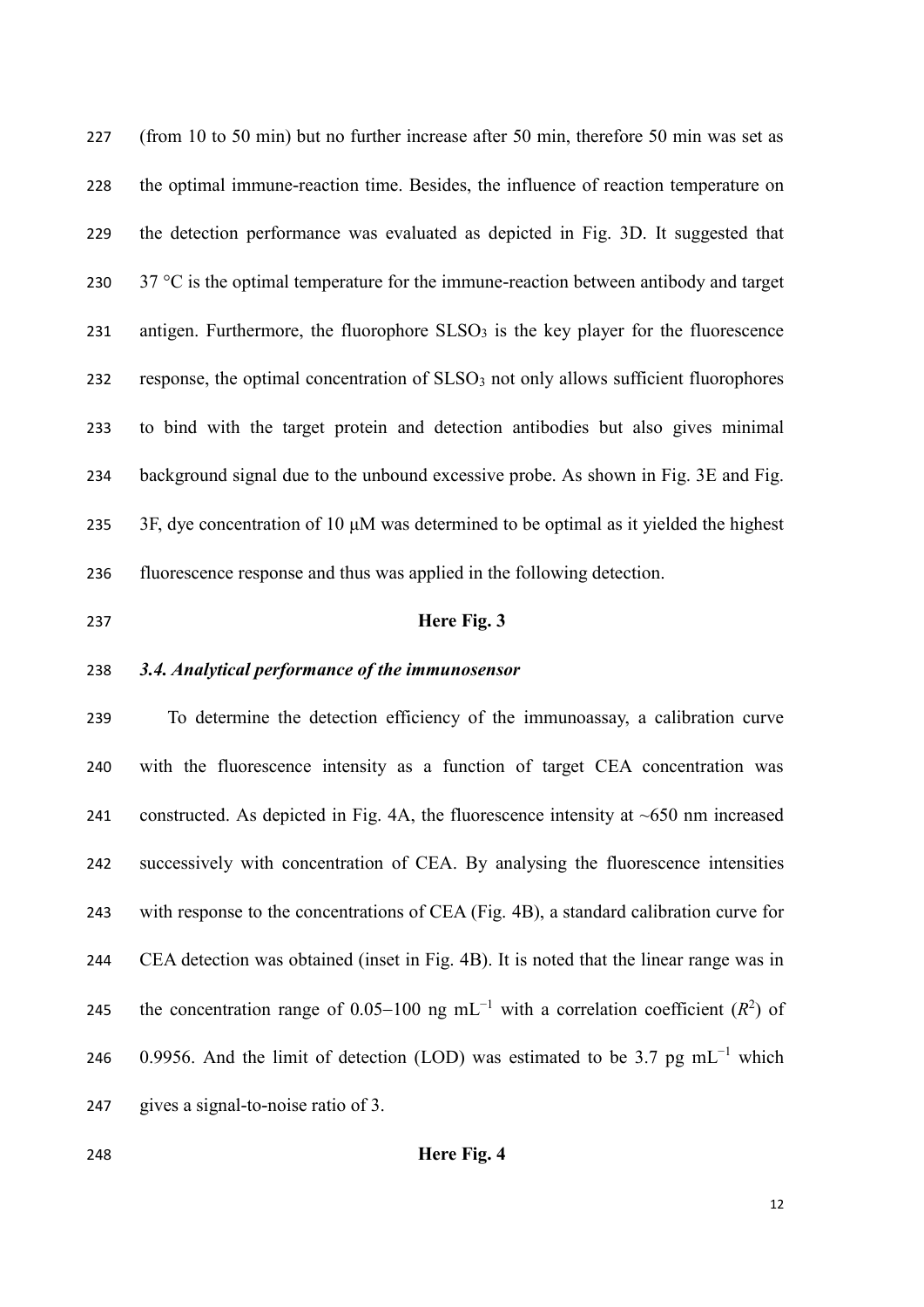The analytical performance (i.e. linear range and LOD) of the developed assays shows great improvement when compared with those reported immunosensors based on utilization of different signal reporters and methods (Table 1). Besides a broader linear range, its LOD has at least 5 orders of magnitude improvement compared to most of the reported works and is better than or comparable to most of those fabricated by using the expensive enzymes labels [27,28]. Coupling with SiO<sub>2</sub>-assisted signal amplification labelled with the turn-on fluorophore SLSO<sub>3</sub>, its sensitivity of CEA detection was enhanced by approximately 30-fold as compared to 257 the previously reported immunosensor  $(110 \text{ pg} \cdot \text{mL}^{-1})$  [25].

#### **Here Table 1**

## *3.5. Selectivity, reproducibility, and stability of the immunosensor*

 To assess the selectivity of the immunosensor, three cancer-associated antigens (AFP, PSA and IgG) were introduced at a 10-fold higher concentration as CEA. As shown in Fig. 4C, the detection assay successfully differentiated CEA from AFP, PSA 263 and IgG. This was attributed to the fact that the  $mSiO_2$ -Ab1 and Ab2-SiO<sub>2</sub> have a high specificity towards the target CEA and can selectively discriminate the target antigen from the other potential proteins interference from the sample matrix.

 The reproducibility of the immunosensor was also evaluated by assaying one CEA 267 level at 10 ng mL<sup>-1</sup>. The relative standard deviation (RSD) for six replicate measurements was calculated to be 5.9%, suggesting that the developed method exhibited an acceptable reproducibility. Fig. 4D displayed the fluorescence responses 270 recorded from the free  $SLSO<sub>3</sub>$  and  $SLSO<sub>3</sub>$  labelled immunosensor under consecutive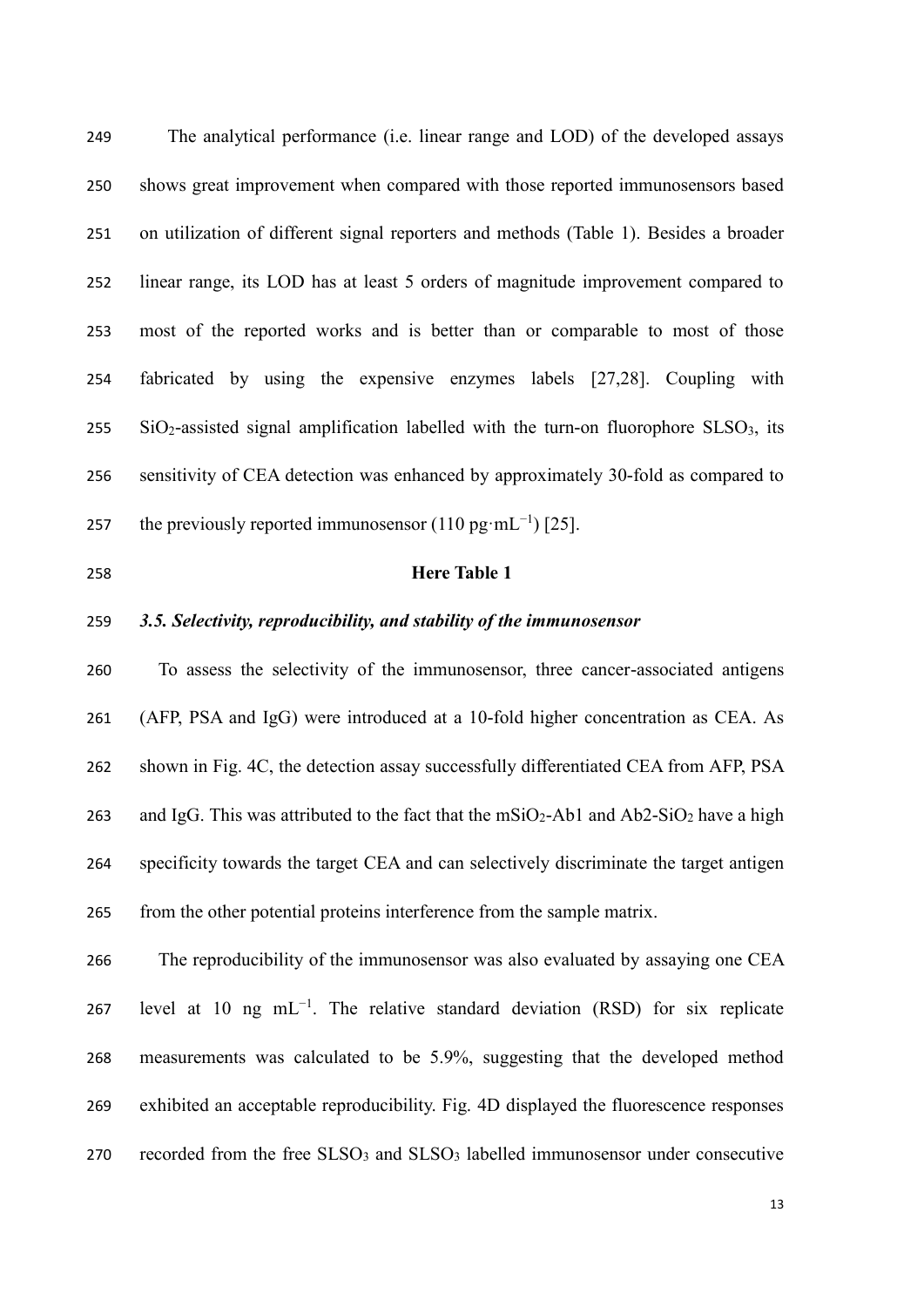scanning in an hour (with 5 min interval). Stable fluorescence signals were observed, implying both the free dye and the dye labelled immunosensor possessed good 273 photostability. Storage stability of the  $mSiO_2$ -Ab1 and Ab2-SiO<sub>2</sub> bioconjugations were also investigated by detection of fluorescence response after a sandwich 275 immunore action at 10 ng mL<sup>-1</sup> of CEA and followed by dye labelling. There was a 276 7.3% decrease in intensity observed after 4 weeks of storage in PB at  $4 \degree C$ , indicating that the designed immunosensor possessed good long-term storage stability. Practically, to determine the CEA content, one would simply mix and incubate the 279 as-prepared mSiO<sub>2</sub>-Ab1 and Ab2-SiO<sub>2</sub> bioconjugations with the test serum samples, 280 followed by  $SLSO_3$  labelling and fluorescence measurement.

#### *3.6. Real sample analysis*

 Matrix effect is a crucial aspect in clinical assay. The feasibility of the developed immunosensor in clinical applications was evaluated by using a concurrent human sample of donors and the results were compared with those obtained by a commercial ELISA kit. The results by these two methods agreed very well and were summarized in Table 2. As can be seen, the developed immunosensor showed good recovery 287 results and accuracy, with RSD values  $5.3-6.1\%$  as compared with  $4.7-5.6\%$  for ELISA results. Besides, this immunosensor exhibited a deviation of −3.10.8% from those determined by ELISA kit. These results suggested that the developed immunosensor possessed high practicability in clinics.

#### **Here Table 2**

#### **4. Conclusions**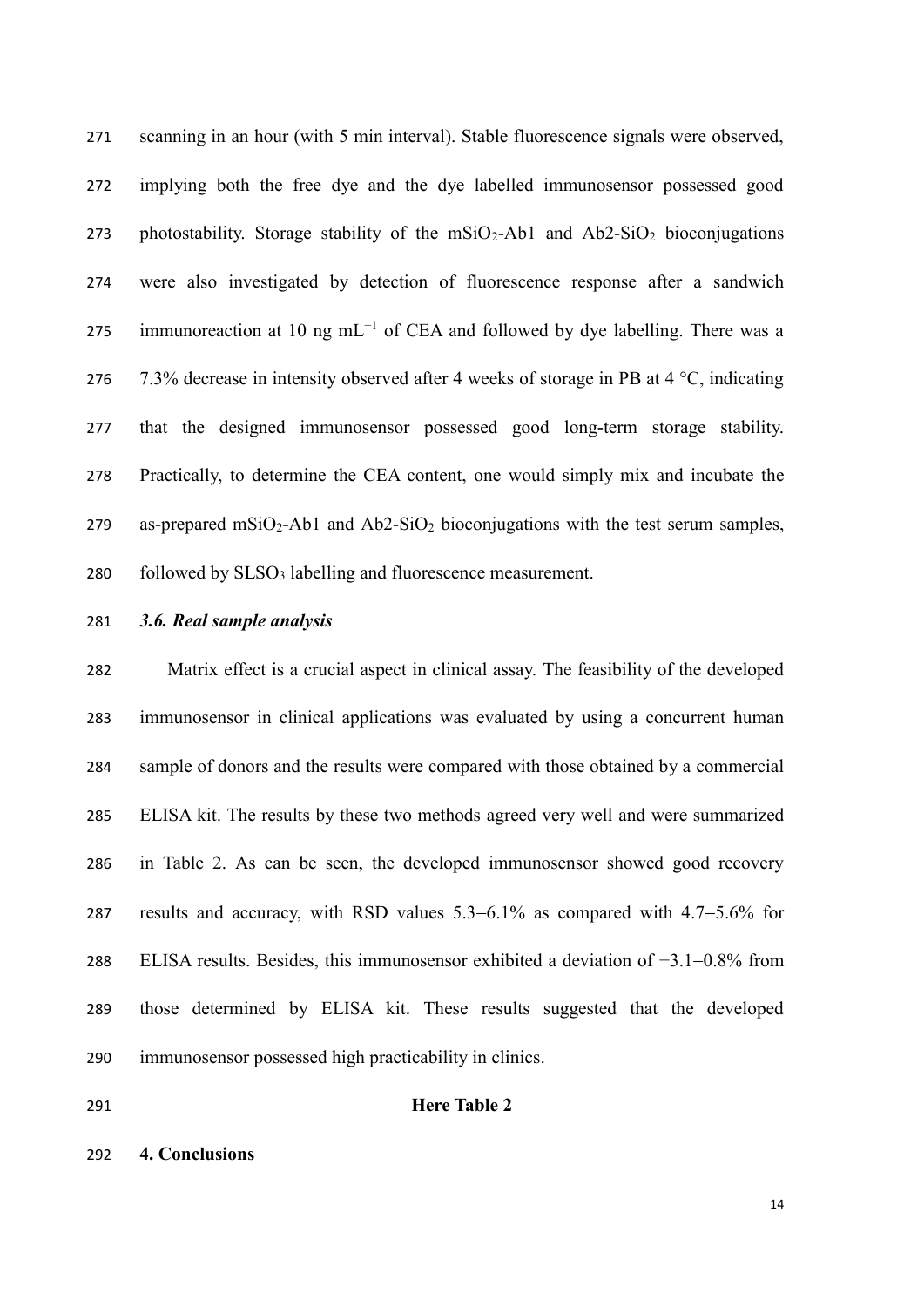We reported here a simple, pre-treatment-free, sensitive and highly specific assay for detection of serum CEA using antibodies conjugated magnetic nanoparticle 295 platform in which an efficient turn-on labelling fluorophore,  $SLSO<sub>3</sub>$  and detection antibody-conjugated silica nanoparticles serving as an amplification reporter for target antigen were developed to afford high detection sensitivity of the assay. The newly developed assay achieved a sensitive detection of CEA with a LOD of 3.7  $pg·mL^{-1}$  and was capable of differentiating the target antigen, CEA, from other proteins in serum. The assay has also demonstrated its capability of quantifying CEA in serum samples where the result agreed well with those obtained from ELISA. The assays could be readily modified to detect other proteins of interests by using the corresponding pair and antibodies. It is of a high potential to practically serve as an analytical tool for early disease diagnosis and monitoring of the disease treatment progress.

#### **Acknowledgements**

 We are thankful to the financial support of National Natural Science Foundation of China (21405063 and 21675135). We also thank the support of the Research Grant Council of Hong Kong (12308416 and C2012-15G).

**Appendix A. Supplementary material** 

 Supplementary data associated with this article can be found in the online version at

**References**

[1] Cancer in global health: How do prevention and early detection strategies relate?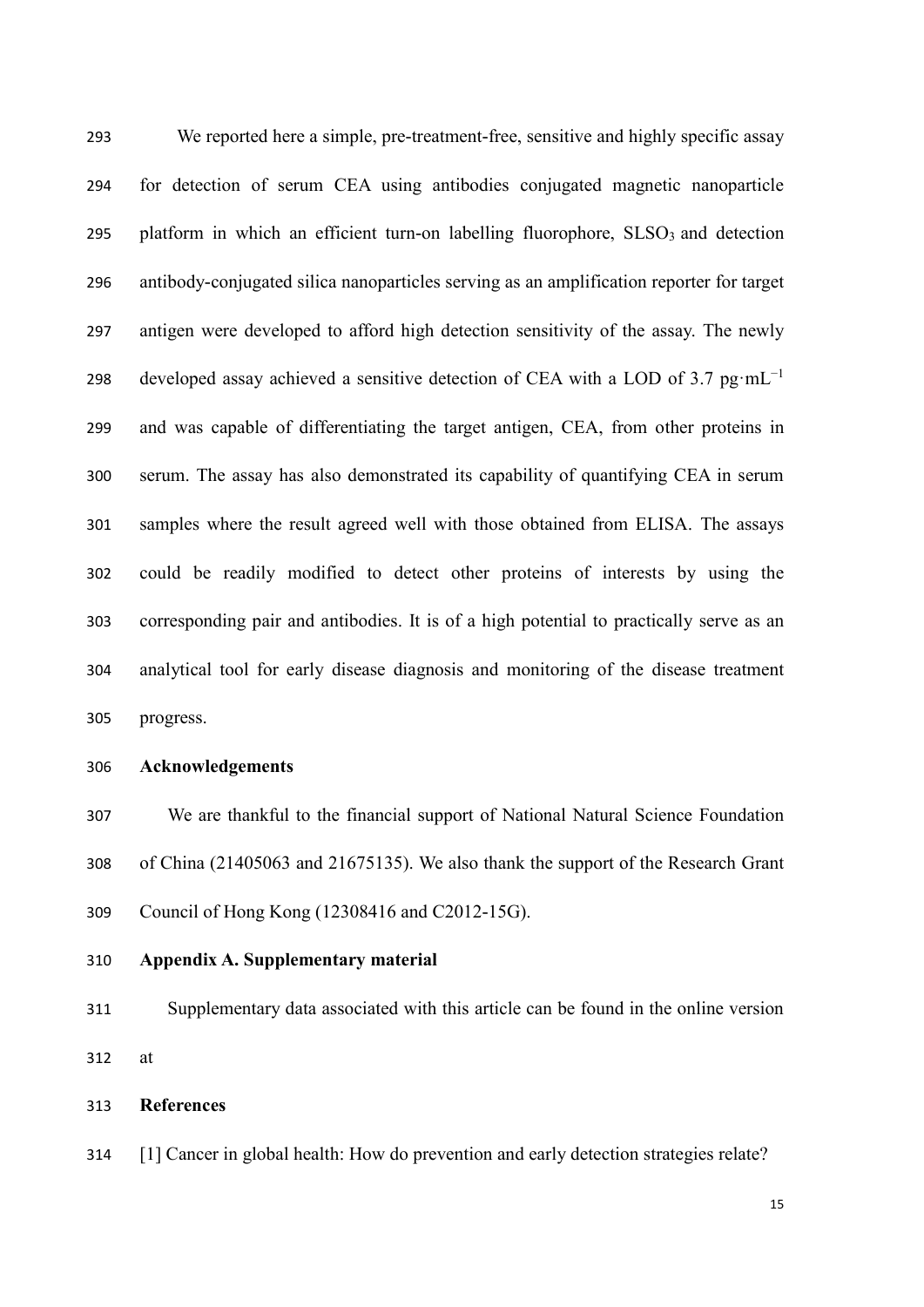- A.M. Ilbawi, B.O. Anderson, Cancer in global health: How do prevention and early detection strategies relate? Sci. Transl. Med. 7 (2015), 271−278.
- [2] C.A.K. Borrebaeck, Precision diagnostics: moving towards protein biomarker signatures of clinical utility in cancer, Nat. Rev. Cancer 17 (2017) 199−204.
- [3] A.J. Vargas, C.C. Harris, Biomarker development in the precision medicine era:
- lung cancer as a case study, Nat. Rev. Cancer 16 (2016) 525−537.
- [4] Qian, J., Dai, H.C., Pan, X.H., Liu, S.Q., Simultaneous detection of dual
- proteins using quantum dots coated silica nanoparticles as labels, Biosens.
- Bioelectron. 28 (2011), 314−319.
- [5] C.Y. Lu, H.L. Tsai, Y.H. Uen, H.M. Hu, C.W. Chen, T.L. Cheng, S.R. Lin, J.Y.
- Wang, Circulating tumor cells as a surrogate marker for determining clinical outcome to mFOLFOX chemotherapy in patients with stage III colon cancer, Br. J.
- Cancer 108 (2013) 791−797.
- [6] D.S. Thomas, E.O. Fourkala, S. Apostolidou, R. Gunu, A. Ryan, I. Jacobs, U.
- Menon, W. Alderton, A. Gentry-Maharaj, J.F. Timms, Evaluation of serum
- CEA, CYFRA21-1 and CA125 for the early detection of colorectal cancer using longitudinal preclinical samples, Br. J. Cancer 113 (2015) 268−274.
- [7] P. Stieber, D. Nagel, I. Blankenburg, V. Heinemann, M. Untch, I. Bauerfeind,
- D. Di Gioia, Diagnostic efficacy of CA 15-3 and CEA in the early detection of metastatic breast cancer-A retrospective analysis of kinetics on 743 breast
- cancer patients, Clin. Chim. Acta 448 (2015) 228−231.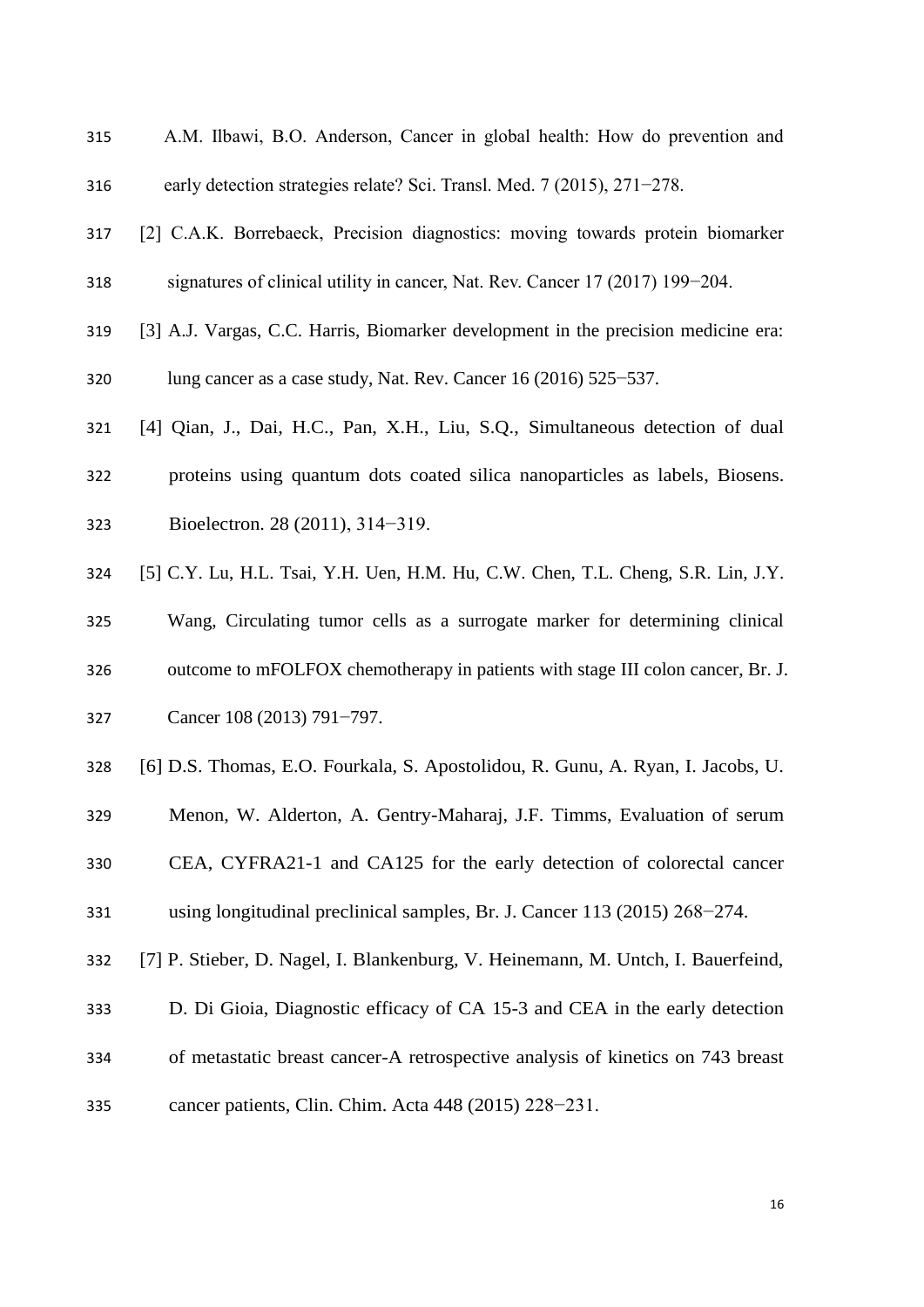| 336 | [8] K. Okamura, K. Takayama, M. Izumi, T. Harada, K. Furuyama, Y. Nakanishi,    |
|-----|---------------------------------------------------------------------------------|
| 337 | Diagnostic value of CEA and CYFRA 21-1 tumor markers in primary lung cancer,    |
| 338 | Lung Cancer 80 (2013) 45–49.                                                    |
| 339 | [9] R.A. Burga, M. Thorn, G.R. Point, P. Guha, C.T. Nguyen, L.A. Licata, R.P.   |
| 340 | DeMatteo, A. Ayala, N.J. Espat, R.P. Junghans, S.C. Katz, Liver myeloid-derived |
| 341 | suppressor cells expand in response to liver metastases in mice and inhibit the |
| 342 | anti-tumor efficacy of anti-CEA CAR-T, Cancer Immunol. Immunother. 64 (2015)    |
| 343 | $817 - 829.$                                                                    |

- [10] U.K. Ballehaninna, R.S. Chamberlain, Biomarkers for pancreatic cancer: promising new markers and options beyond CA 19-9, Tumor Biol. 34 (2013) 3279−3292.
- [11] K.Q. Wu, C.C. Chu, C. Ma, H.M. Yang, M. Yan, S.G. Ge, J.H. Yu, X.R. Song, 348 Immunoassay for carcinoembryonic antigen based on the  $Zn^{2+}$ -enhanced fluorescence of magnetic-fluorescent nanocomposites, Sens. Actuators B: Chem. 206 (2015) 43–49.
- [12] M. Mennink-Kersten, J.P. Donnelly, P.E. Verweij, Detection of circulating galactomannan for the diagnosis and management of invasive aspergillosis, Lancet Infect. Dis. 4 (2004) 349−357.
- [13] V. Biju, Chemical modifications and bioconjugate reactions of nanomaterials for sensing, imaging, drug delivery and therapy, Chem. Soc. Rev. 43 (2014) 744−764.
- [14] R. de la Rica, M.M. Stevens, Plasmonic ELISA for the ultrasensitive detection of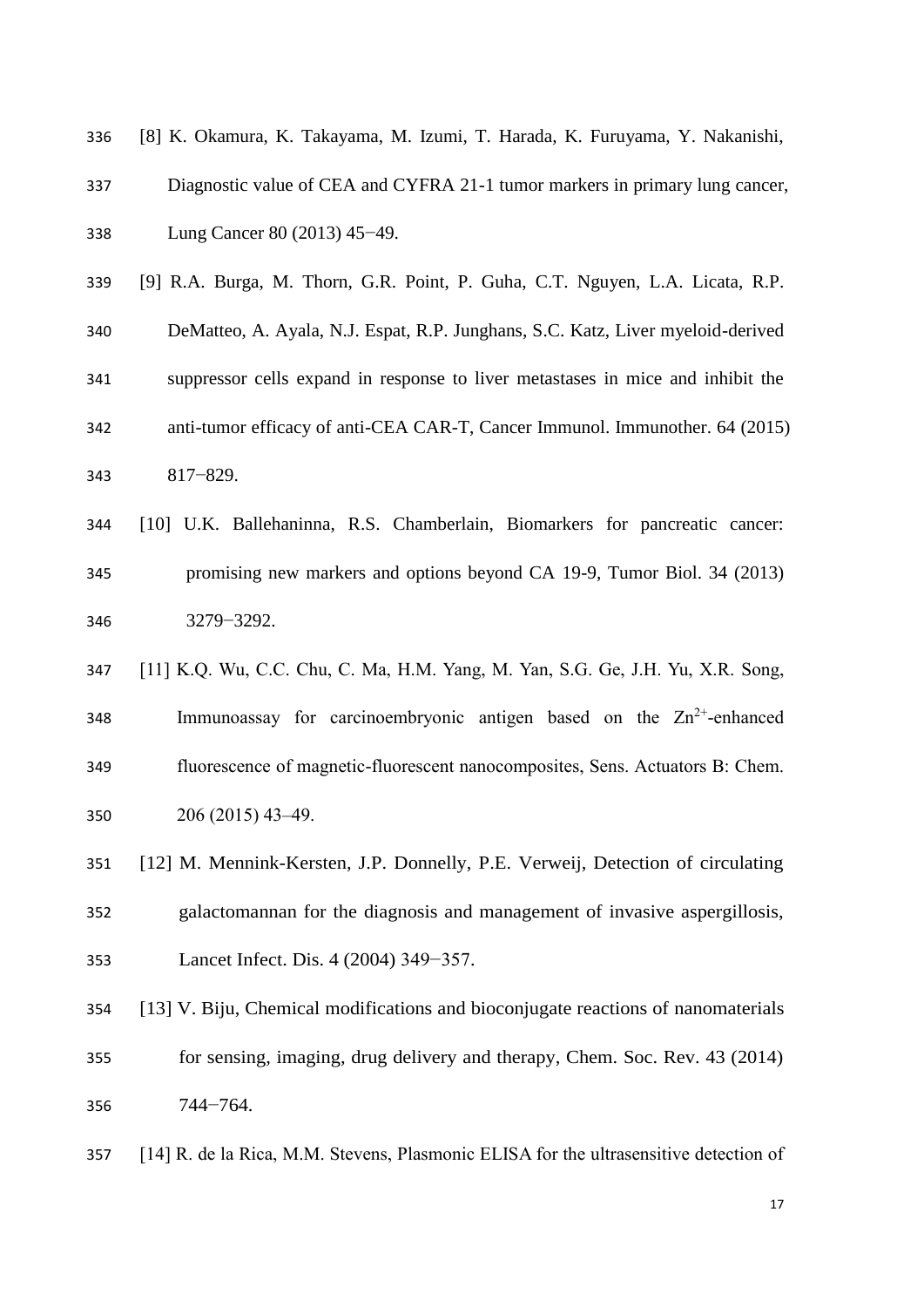disease biomarkers with the naked eye, Nat. Nanotechnol. 7 (2012) 821−824. [15] S.Y. Lim, W. Shen, Z.Q. Gao, Carbon quantum dots and their applications, Chem. Soc. Rev. 44 (2015) 362−381. [16] H. Wei, E.K. Wang, Nanomaterials with enzyme-like characteristics (nanozymes): next-generation artificial enzymes, Chem. Soc. Rev. 42 (2013)

6060−6093.

- [17] K.C.F. Leung, S.H. Xuan, X.M. Zhu, D.W. Wang, C.P. Chak, S.F. Lee, W.K.W. Ho, B.C.T. Chung, Gold and iron oxide hybrid nanocomposite materials, Chem. Soc. Rev. 41 (2012) 1911−1928.
- [18] X.H. Shi, W. Gu, B.Y. Li, N.N. Chen, K. Zhao, Y.Z. Xian, Enzymatic biosensors based on the use of metal oxide nanoparticles, Microchim. Acta, 181 (2014) 1−22.
- [19] K. Turcheniuk, A.V. Tarasevych, V.P. Kukhar, R. Boukherroub, S. Szunerits, Recent advances in surface chemistry strategies for the fabrication of functional iron oxide based magnetic nanoparticles, Nanoscale, 5 (2013) 10729−10752.
- [20] C.J. Xu, S.H. Sun, New forms of superparamagnetic nanoparticles for biomedical applications, Adv. Drug Delivery. Rev. 65 (2013) 732−743.
- [21] C.Q. Wang, J. Qian, K. Wang, X.W. Yang, Q. Liu, N. Hao, C.K. Wang, X.Y.
- Dong, X.Y. Huang, Colorimetric aptasensing of ochratoxin A using
- Au@Fe<sub>3</sub>O<sub>4</sub> nanoparticles as signal indicator and magnetic separator, Biosens.
- Bioelectron. 77 (2016), 1183−1191.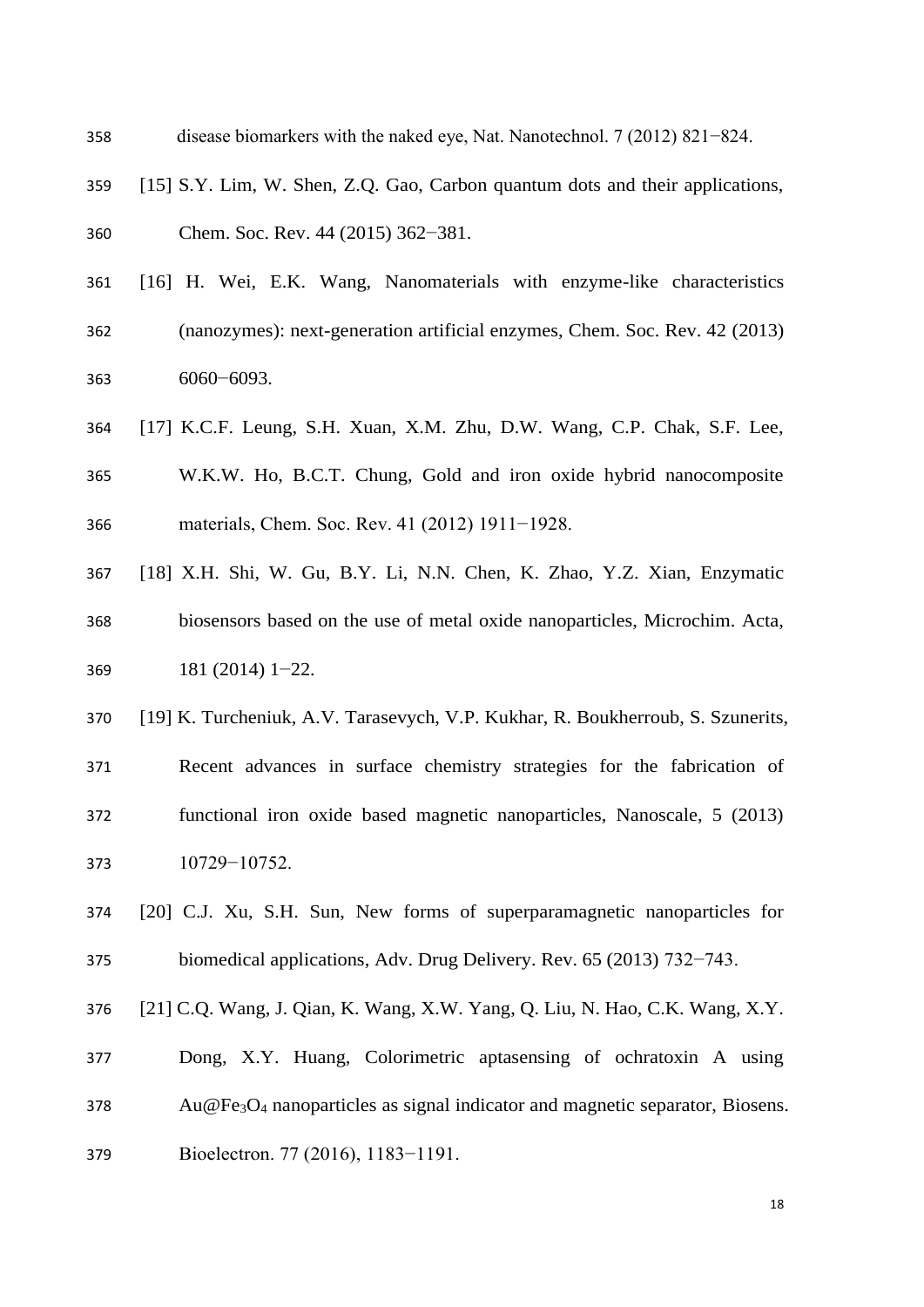| 380 | [22] B. Luo, X.J. Song, F. Zhang, A. Xia, W.L. Yang, J.H. Hu, C.C. Wang,       |
|-----|--------------------------------------------------------------------------------|
| 381 | Multi-Functional Thermosensitive Composite Microspheres with High Magnetic     |
| 382 | Susceptibility Based on Magnetite Colloidal Nanoparticle Clusters, Langmuir 26 |
| 383 | $(2010) 1674 - 1679.$                                                          |
| 384 | [23] W. Stöber, A. Fink, E. Bohn, Controlled Growth of Monodisperse Silica     |
| 385 | Spheres in the Micron Size Range, J. Colloid. Interf. Sci. 26 (1968), 62–69.   |

- [24] C.L. Chen, Y. Li, S.Q. Liu, Fabrication of macroporous platinum using monodisperse silica nanoparticle template and its application in methanol catalytic oxidation, J. Electroanal. Chem. 632 (2009), 14–19.
- [25] S.L. Ho, D. Xu, M.S. Wong, H.-W. Li, Direct and multiplex quantification of
- protein biomarkers in serum samples using an immuno-magnetic platform, 2016, Chem. Sci. 7, 2695−2700.
- [26] Y.H. Li, D. Xu, S.L. Ho, H.W. Li, R.H. Yang, M.S. Wong, A theranostic agent for
- in vivo near-infrared imaging of β-amyloid species and inhibition of β-amyloid aggregation, Biomaterials 94 (2016) 84−92.
- [27] B. Jeong, R. Akter, O.H. Han, C.K. Rhee, M.A. Rahman, Electrochemical sensors and biosensors based on nanomaterials and nanostructures, Anal. Chem. 85 (2013), 1784−1791.
- [28] J. Miao, X. Wang, L. Lu, P. Zhu, C. Mao, H. Zhao, Y. Song, J. Shen, Electrochemical immunosensor based on hyperbranched structure for carcinoembryonic antigen detection, Biosens. Bioelectron. 58 (2014), 9–16.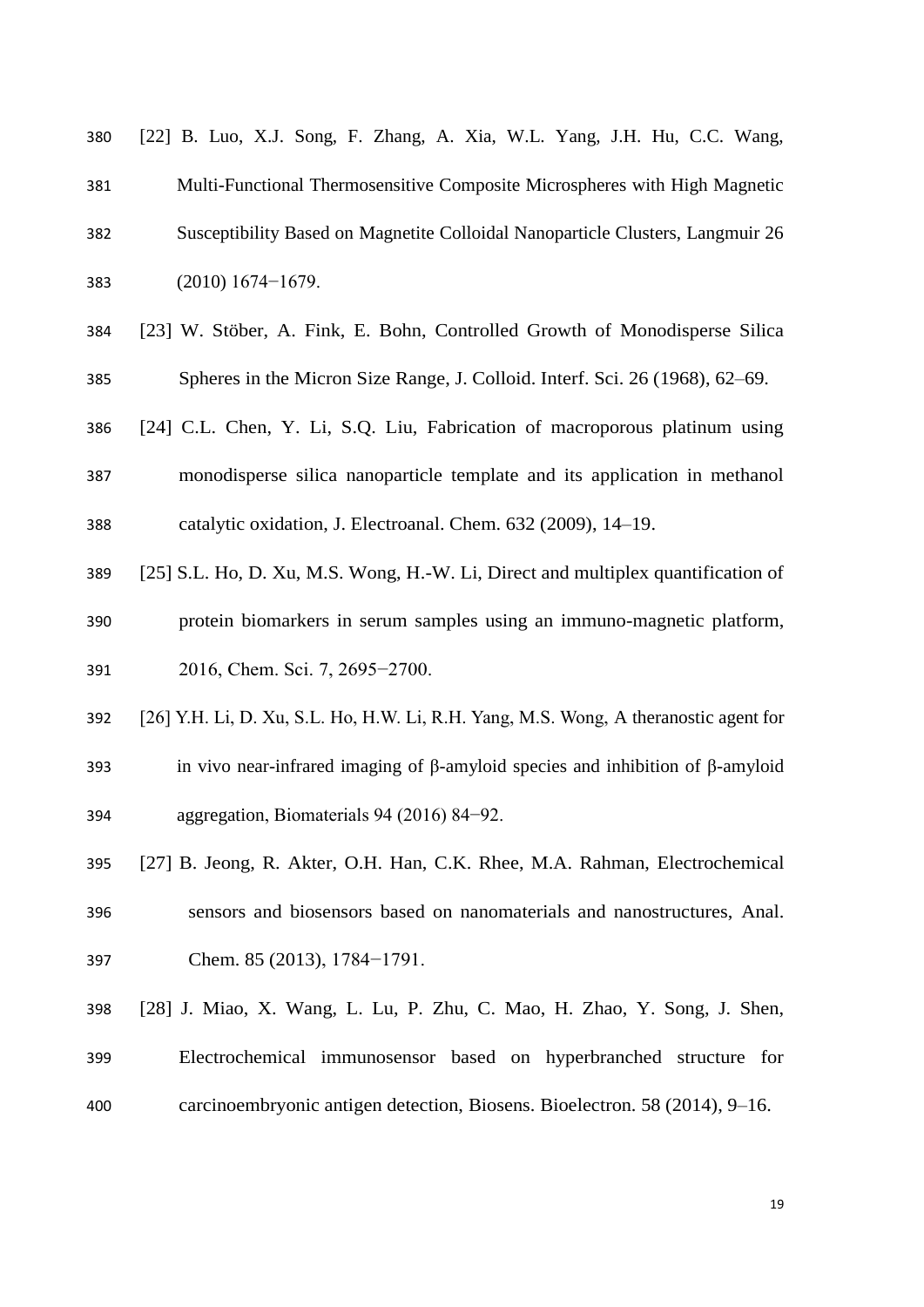- [29] J. Shu, Z. Qiu, J. Zhuang, M. Xu, D. Tang, In situ generation of electron donor to assist signal amplification on porphyrin-sensitized titanium dioxide danostructures for ultrasensitive photoelectrochemical immunoassay, ACS Appl. Mater. Interfaces 7 (2015), 23812−23818.
- [30] C. Zong, J. Wu, C. Wang, H. Ju, F. Yan, Chemiluminescence imaging immunoassay of multiple tumor markers for cancer screening, Anal. Chem. 84 (2012), 2410−2415.
- [31] X. Pang, J. Li, Y. Zhao, D. Wu, Y. Zhang, B. Du, H. Ma, Q. Wei, Label-free
- electrochemiluminescent immunosensor for detection of carcinoembryonic 410 antigen based on nanocomposites of GO/MWCNTs-COOH/Au@CeO<sub>2</sub>, ACS Appl. Mater. Interfaces 7 (2015), 19260−19267.
- [32] Sato, K., Tokeshi, M., Kimura, H., Kitamori, T., Determination of carcinoembryonic antigen in human sera by integrated bead-bed immunoasay in a microchip for cancer diagnosis, Anal. Chem. 73 (2001), 1213−1218.
- [33] J. Li, Z. Skeete, S. Shan, S. Yan, K. Kurzatkowska, W. Zhao, Q.M. Ngo, P. Holubovska, J. Luo, M. Hepel, C.J. Zhong, Surface enhanced raman scattering detection of cancer biomarkers with bifunctional nanocomposite probes, Anal. Chem. 87 (2015), 10698−10702.
- [34] R. Liu, X. Liu, Y. Tang, L. Wu, X. Hou, Y. Lv, Highly sensitive immunoassay based on immunogold-silver amplification and inductively